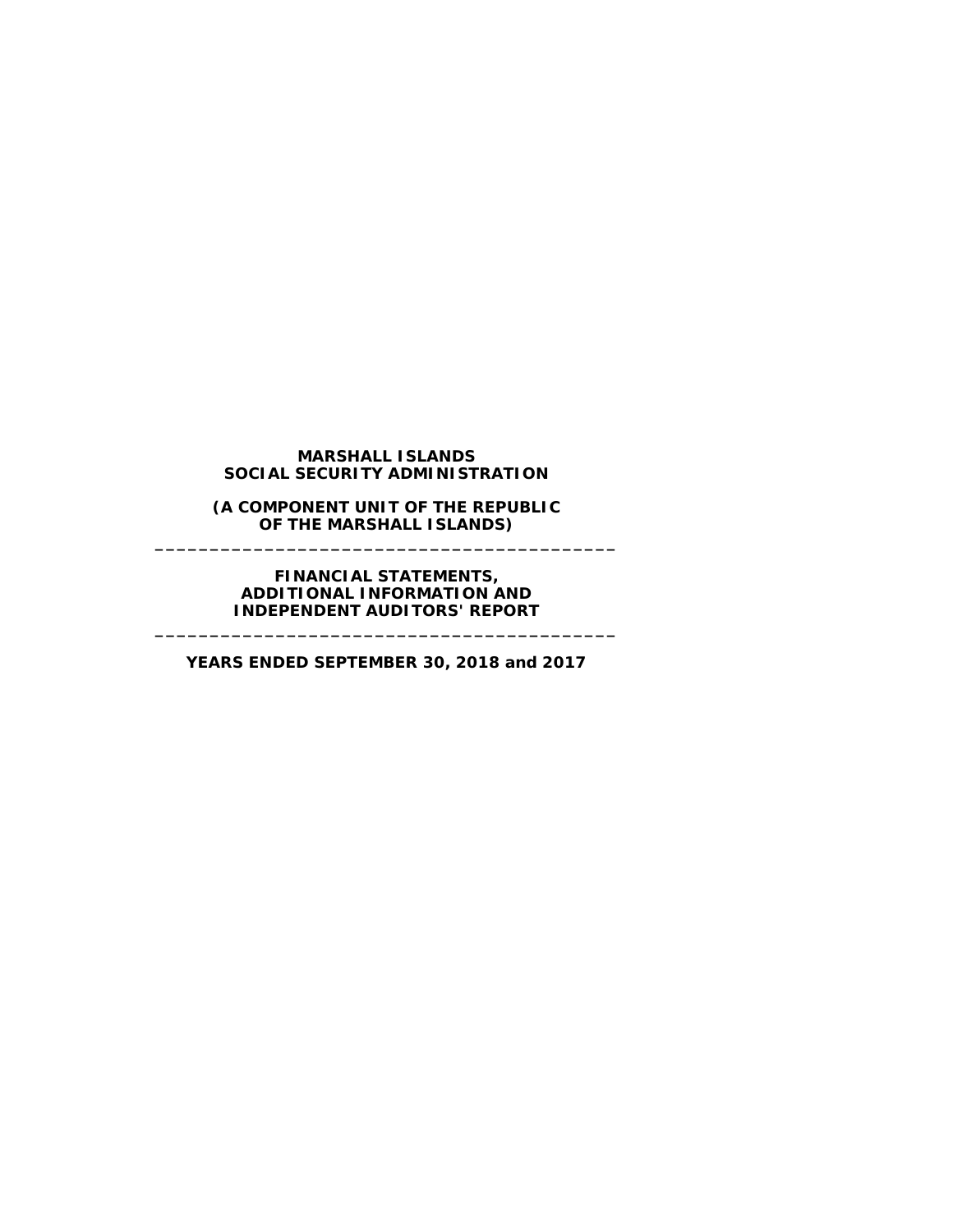# Years Ended September 30, 2018 and 2017 Table of Contents

|      |                                                                                                                                                                                                                             | Page No. |
|------|-----------------------------------------------------------------------------------------------------------------------------------------------------------------------------------------------------------------------------|----------|
| Ι.   | INDEPENDENT AUDITORS' REPORT                                                                                                                                                                                                | 1        |
| Н.   | MANAGEMENT'S DISCUSSION AND ANALYSIS                                                                                                                                                                                        | 3        |
| III. | <b>FINANCIAL STATEMENTS:</b>                                                                                                                                                                                                |          |
|      | Statements of Fiduciary Net Position                                                                                                                                                                                        | 8        |
|      | Statements of Changes in Fiduciary Net Position                                                                                                                                                                             | 9        |
|      | Notes to Financial Statements                                                                                                                                                                                               | 10       |
| IV.  | OTHER SUPPLEMENTARY INFORMATION:                                                                                                                                                                                            |          |
|      | Combining Statement of Fiduciary Net Position                                                                                                                                                                               | 23       |
|      | Combining Statement of Changes in Fiduciary Net Position                                                                                                                                                                    | 24       |
| V.   | <b>INDEPENDENT AUDITORS' REPORT ON COMPLIANCE WITH</b><br><b>LAWS AND REGULATIONS</b>                                                                                                                                       |          |
|      | Independent Auditors' Report on Internal Control Over Financial<br>Reporting and on Compliance and Other Matters Based on an<br>Audit of Financial Statements Performed in Accordance With<br>Government Auditing Standards | 25       |
|      | Unresolved Prior Year Findings                                                                                                                                                                                              | 27       |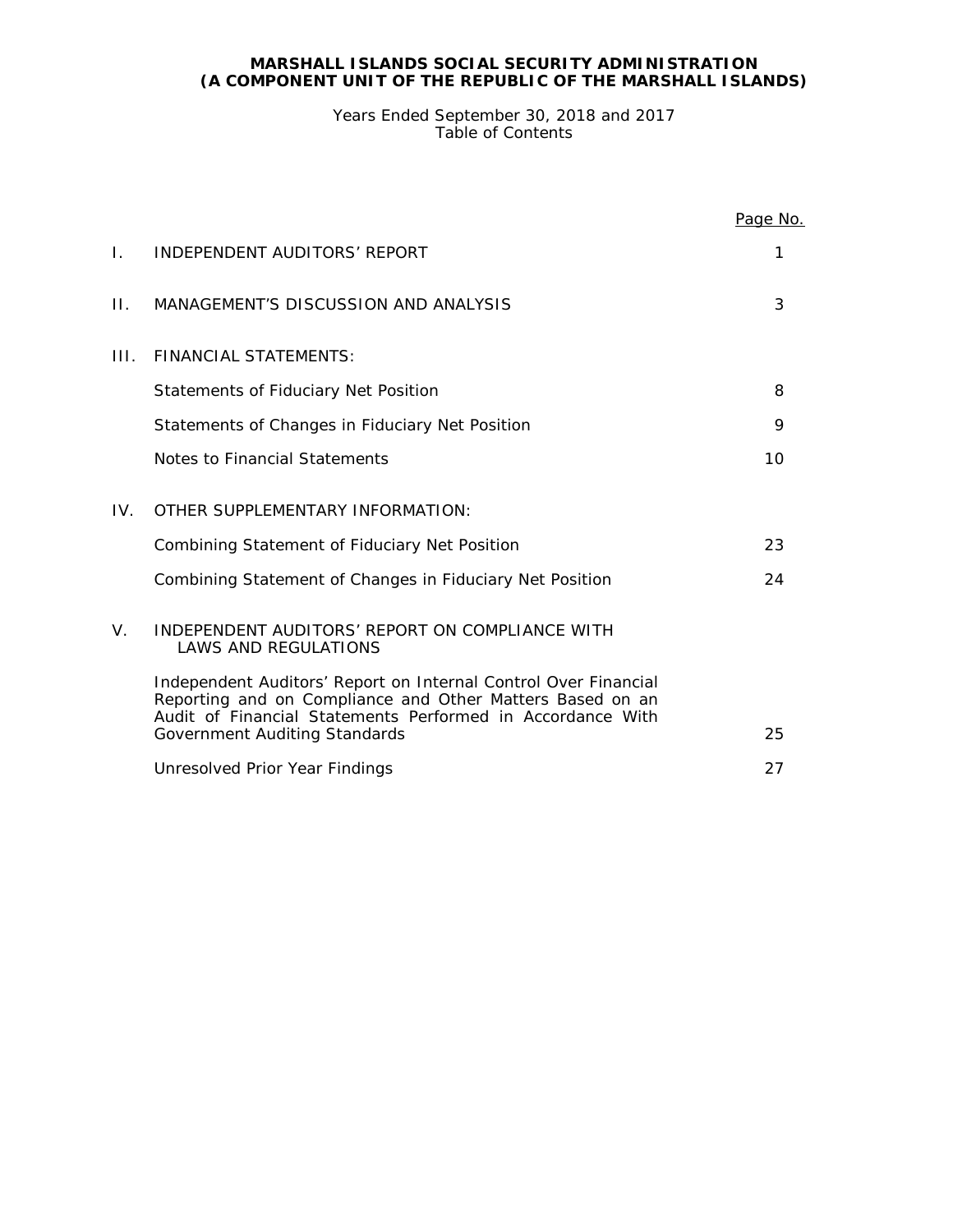

Deloitte & Touche LLP 361 South Marine Corps Drive Tamuning, GU 96913-3973 USA

Tel: +1 (671) 646-3884 Fax: +1 (671) 649-4265

www.deloitte.com

## **INDEPENDENT AUDITORS' REPORT**

Board of Directors Marshall Islands Social Security Administration:

## **Report on the Financial Statements**

We have audited the accompanying financial statements of the Marshall Islands Social Security Administration (MISSA), a component unit of the Republic of the Marshall Islands, which comprise the statements of fiduciary net position as of September 30, 2018 and 2017, and the related statements of changes in fiduciary net position for the years then ended, and the related notes to the financial statements.

## *Management's Responsibility for the Financial Statements*

Management is responsible for the preparation and fair presentation of these financial statements in accordance with accounting principles generally accepted in the United States of America; this includes the design, implementation, and maintenance of internal control relevant to the preparation and fair presentation of financial statements that are free from material misstatement, whether due to fraud or error.

## *Auditors' Responsibility*

Our responsibility is to express an opinion on these financial statements based on our audits. We conducted our audits in accordance with auditing standards generally accepted in the United States of America and the standards applicable to financial audits contained in *Government Auditing Standards*, issued by the Comptroller General of the United States. Those standards require that we plan and perform the audit to obtain reasonable assurance about whether the financial statements are free from material misstatement.

An audit involves performing procedures to obtain audit evidence about the amounts and disclosures in the financial statements. The procedures selected depend on the auditor's judgment, including the assessment of the risks of material misstatement of the financial statements, whether due to fraud or error. In making those risk assessments, the auditor considers internal control relevant to the entity's preparation and fair presentation of the financial statements in order to design audit procedures that are appropriate in the circumstances, but not for the purpose of expressing an opinion on the effectiveness of the entity's internal control. Accordingly, we express no such opinion. An audit also includes evaluating the appropriateness of accounting policies used and the reasonableness of significant accounting estimates made by management, as well as evaluating the overall presentation of the financial statements.

We believe that the audit evidence we have obtained is sufficient and appropriate to provide a basis for our audit opinion.

## *Opinion*

In our opinion, the financial statements referred to above present fairly, in all material respects, the financial position of MISSA as of September 30, 2018 and 2017, and the changes in its net position for the years then ended in accordance with accounting principles generally accepted in the United States of America.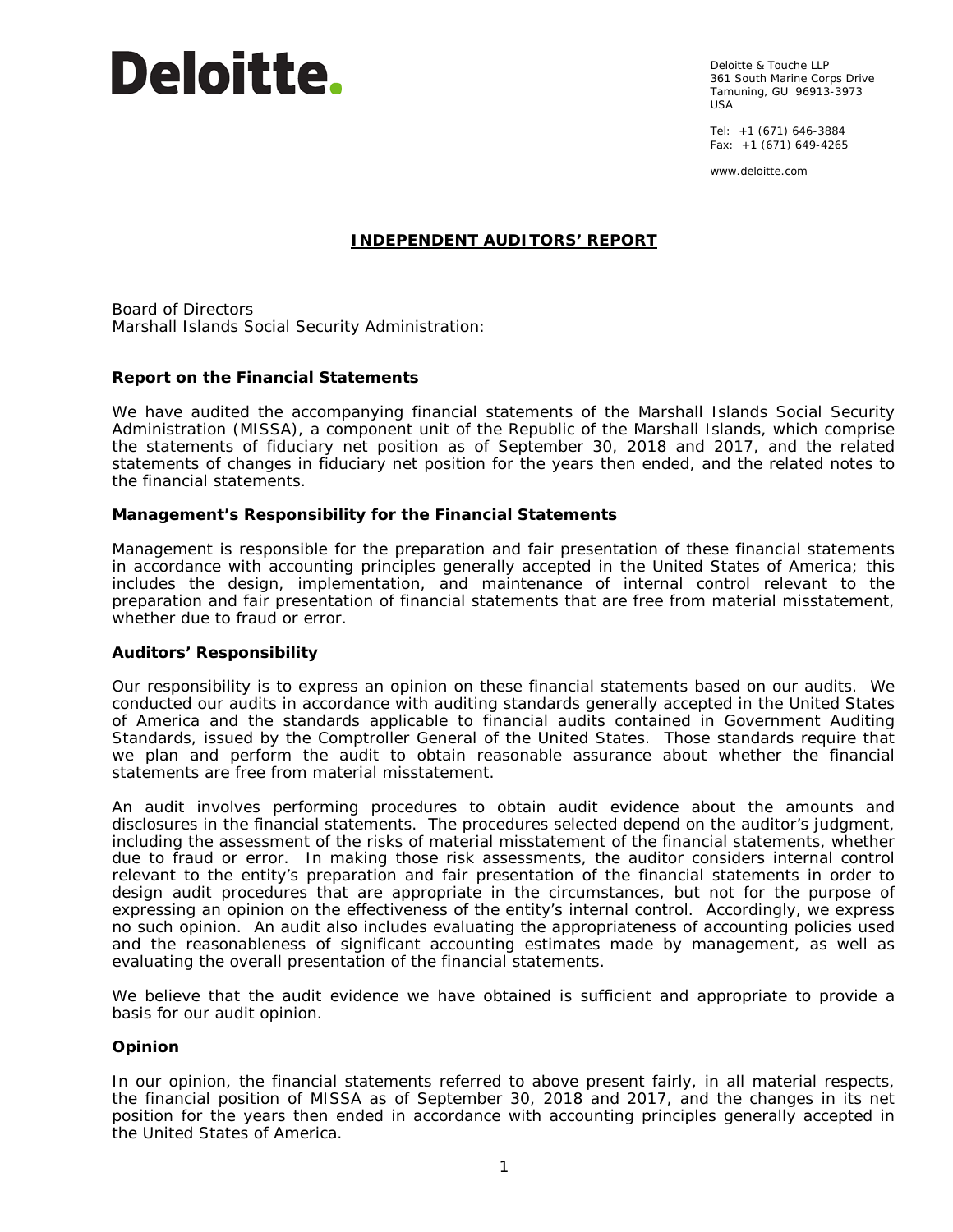# **Deloitte.**

# *Emphasis-of-Matter*

# *Uncertainty Regarding Funded Ratio*

As discussed in Note 9 to the financial statements, MISSA may be unable to meet its future benefit obligations. Our opinion is not modified with respect to this matter.

## *Other Matters*

## *Required Supplementary Information*

Accounting principles generally accepted in the United States of America require that the Management's Discussion and Analysis on pages 3 through 7 be presented to supplement the financial statements. Such information, although not a part of the financial statements, is required by the Governmental Accounting Standards Board who considers it to be an essential part of financial reporting for placing the financial statements in an appropriate operational, economic, or historical context. This supplementary information is the responsibility of MISSA's management. We have applied certain limited procedures to the required supplementary information in accordance with auditing standards generally accepted in the United States of America, which consisted of inquiries of management about the methods of preparing the information and comparing the information for consistency with management's responses to our inquiries, the financial statements, and other knowledge we obtained during our audit of the financial statements. We do not express an opinion or provide any assurance on the information because the limited procedures do not provide us with sufficient evidence to express an opinion or provide any assurance.

## *Other Information*

Our audits were conducted for the purpose of forming an opinion on the financial statements as a whole. The Other Supplementary Information listed in the accompanying table of contents is presented for purposes of additional analysis and is not a required part of the financial statements. Such information is the responsibility of management and was derived from and relates directly to the underlying accounting and other records used to prepare the financial statements. The information has been subjected to the auditing procedures applied in the audit of the financial statements and certain additional procedures, including comparing and reconciling such information directly to the underlying accounting and other records used to prepare the financial statements or to the financial statements themselves, and other additional procedures in accordance with auditing standard generally accepted in the United States of America. In our opinion, the information is fairly stated, in all material respects, in relation to the financial statements as a whole.

# **Other Reporting Required by** *Government Auditing Standards*

In accordance with *Government Auditing Standards*, we have also issued our report dated January 21, 2019 on our consideration of MISSA's internal control over financial reporting and on our tests of its compliance with certain provisions of laws, regulations, contracts, and grant agreements and other matters. The purpose of that report is solely to describe the scope of our testing of internal control over financial reporting and compliance and the results of that testing, and not to provide an opinion on the effectiveness of MISSA's internal control over financial reporting or on compliance. That report is an integral part of an audit performed in accordance with *Government Auditing Standards* in considering MISSA's internal control over financial reporting and compliance.

Varkel

January 21, 2019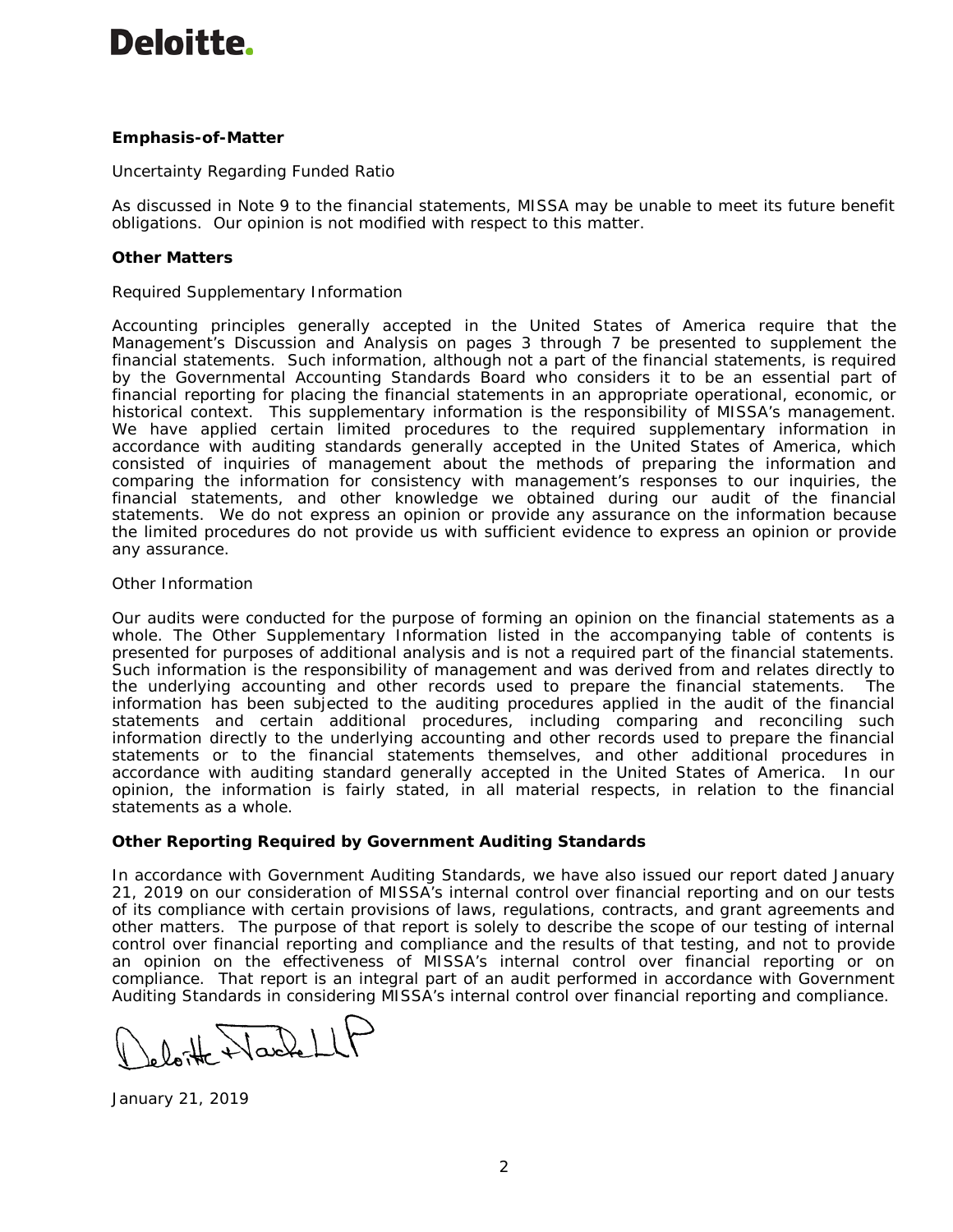Management's Discussion and Analysis Years Ended September 30, 2018 and 2017

The following Management's Discussion and Analysis (MD&A) of the Marshall Islands Social Security Administration's (MISSA) financial performance provides an overview to the financial statements of MISSA for the fiscal years ended September 30, 2018 and 2017. Since the MD&A is designed to focus on current activities, resulting changes and current known facts, we encourage the readers to consider it in conjunction with the audited financial statements, which follow this section.

## **REQUIRED FINANCIAL STATEMENTS**

MISSA, a component unit of the Republic of the Marshall Islands (RepMar), prepares its financial statements on the accrual basis in accordance with generally accepted accounting principles promulgated by the Governmental Accounting Standards Board (GASB). The Statements of Fiduciary Net Position reflect all of MISSA's assets and liabilities and provide information on the nature and amount of investments available to ensure payment of retirement, survivor, disability and lump sum benefits. All additions to and deductions from net position held in trust for retirement, disability, survivor and lump sum benefits are accounted for in the Statements of Changes in Fiduciary Net Position. This statement measures MISSA's performance over the past year in increasing or decreasing the net position available for future benefits.

## **FINANCIAL ANALYSIS OF MISSA**

The Statements of Net Position on page 8 and the Statements of Changes in Fiduciary Net Position on page 9 provide an indication of MISSA's financial condition. While these statements measure the value of MISSA's net position and the changes to them, another important factor to consider in determining the financial health of MISSA is its actuarial funded status.

The passage of Bill No. 75 in March 2017 marked the start of the Retirement Fund's long journey to fiscal revitalization. The combined increases in contribution rate and ceiling in quarterly gross taxable wages, coupled with the increase in minimum wage, have increased contributions by \$1.79 million or 9.6% higher than in FY 2017 and by \$3.79 million or 25.6% higher than in FY 2016, before the new law took effect.

The benefit reduction and abolition of early and deferred retirement, and extension of the application of Earnings Test brought about by Bill No. 75 have significantly narrowed down the gap between contributions and benefits. In FY 2018, benefits totaled \$20.73 million, which is \$456 thousand lower than the \$21.19 million paid last fiscal year. Prior to the reform bill, new claims for benefits being processed and approved by MISSA averaged 45 per month. It has now gone down to 28-30 per month. Thus, the average annual increase in benefits of about \$1 million arising from new retirees prior to the MISSA law has dropped to less than \$0.5 million.

The combined increase in contributions and reduction in benefits, coupled with the \$2.98 million subsidy appropriated by the Government in FY 2018, has enabled MISSA to maintain a positive cash flow and strengthen its short term cash reserves. Prior to Bill No. 75, MISSA used to incur operating deficits of \$6-\$8 million a year forcing the Administration to dip into its Trust Fund to ensure uninterrupted benefit payments. MISSA's last investment drawdown was made in December 2016.

As of September 30, 2018, MISSA's total net position held in reserve for future benefits amounted to \$79.27 million. MISSA has no debt and did not have material activity in its capital assets. Please refer to notes to financial statements for additional information concerning these matters.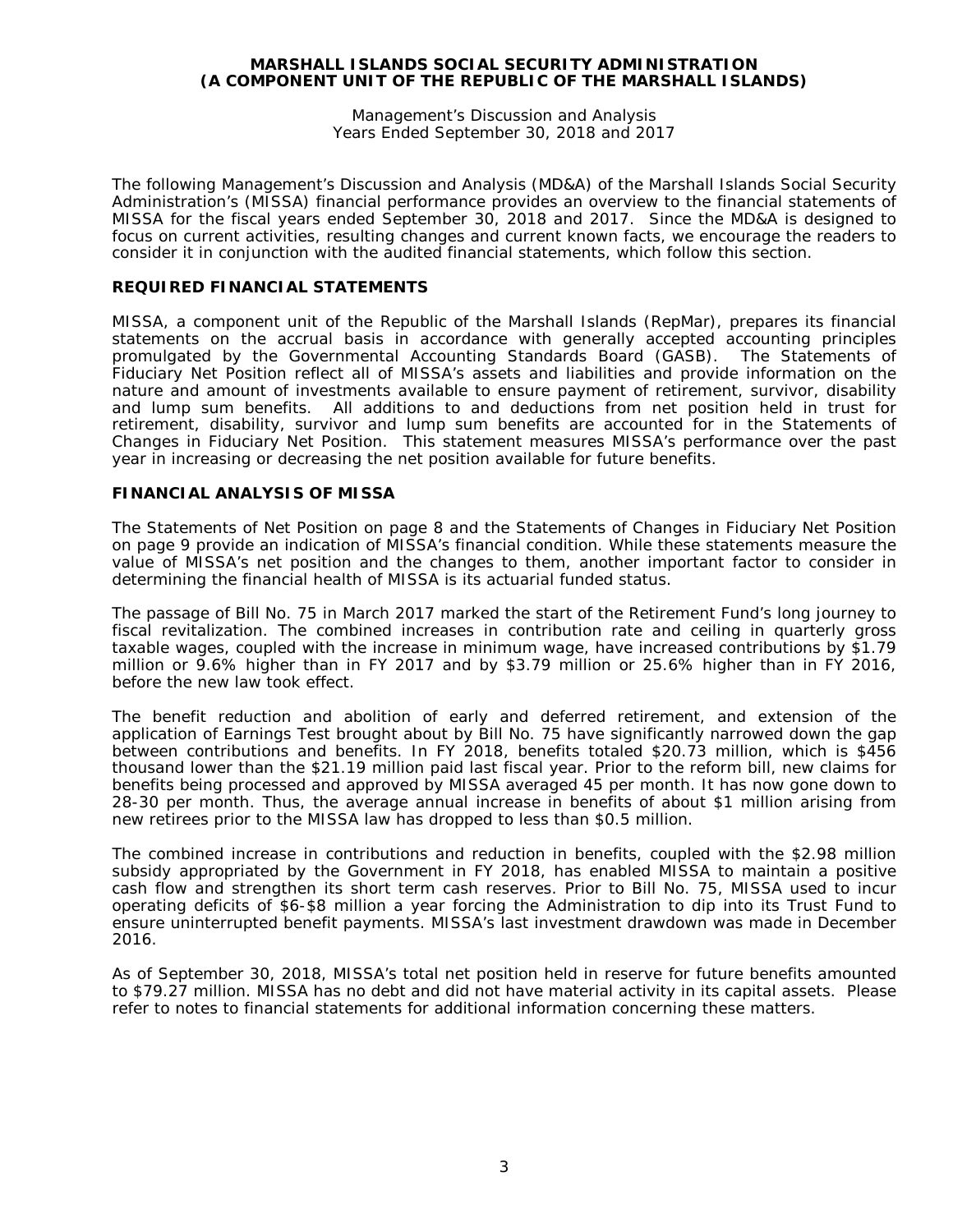Management's Discussion and Analysis Years Ended September 30, 2018 and 2017

A summary of MISSA's Statements of Fiduciary Net Position as of September 30, 2018, 2017 and 2016 is presented below:

|                                                                                              | 2018                                        | 2017                                        | 2016                                                     |
|----------------------------------------------------------------------------------------------|---------------------------------------------|---------------------------------------------|----------------------------------------------------------|
| <b>ASSETS</b>                                                                                |                                             |                                             |                                                          |
| Cash and cash equivalents<br>Receivables, net:                                               | \$3,615,309                                 | \$1,363,901                                 | \$970,364                                                |
| Contributions<br>Other<br>Investments:                                                       | 2,918,010<br>935,697                        | 2,932,912<br>806,654                        | 1,951,979<br>793,487                                     |
| Cash Management<br><b>Stocks</b><br>Mutual funds                                             | 252,535<br>26,857,112<br>46,688,465         | 76,368<br>23,217,668<br>46,275,398          | 276,230<br>18,832,721<br>44,715,832                      |
| Fixed assets, net<br>Total assets                                                            | 120,059<br>81,387,187                       | 40,185<br>74,713,086                        | 65,112<br>67,605,725                                     |
| <b>LIABILITIES</b>                                                                           |                                             |                                             |                                                          |
| Accounts payable<br>Other liabilities and accruals<br>Due to affiliates<br>Total liabilities | 131,645<br>76,592<br>1,913,506<br>2,121,743 | 135,200<br>70,876<br>1,792,429<br>1,998,505 | 80,118<br>76,685<br><u>1,839,854</u><br><u>1,996,657</u> |
| <b>NET POSITION</b><br>Held in trust for future benefits                                     | \$79,265,444                                | <u>\$72,714,581</u>                         | \$65,609,068                                             |

A summary of MISSA's Statements of Changes in Fiduciary Net Position for the years ended September 30, 2018, 2017 and 2016 is presented below:

|                                | 2018         | 2017         | 2016                   |
|--------------------------------|--------------|--------------|------------------------|
| Additions:                     |              |              |                        |
| Contributions                  | \$20,419,514 | \$18,333,207 | \$15.232.081           |
| Net investment income (losses) | 4.729.953    | 7,211,662    | 4.699.755              |
| RMI Subsidy                    | 2,976,000    | 3,273,600    |                        |
| Other                          | 226.975      | 433,646      | 251,037                |
| Total additions                | 28,352,442   | 29,252,115   | 20,182,873             |
| Deductions:                    |              |              |                        |
| Benefit payments               | 20.734.016   | 21,189,518   | 20.433.323             |
| Administrative                 | 1,067,563    | 957.084      | 972.878                |
| Total deductions               | 21,801,579   | 22,146,602   | 21,406,201             |
| Change in net position         | 6,550,863    | 7.105.513    | <u>,223,328)</u><br>(S |

Management's Discussion and Analysis for the year ended September 30, 2017 is set forth in MISSA's report on the audit of its financial statements dated February 27, 2018. Such Management Discussion and Analysis explains the major factors impacting the fiscal year 2017 financial statements and can be obtained from MISSA's Administrator via the contact information on page 7.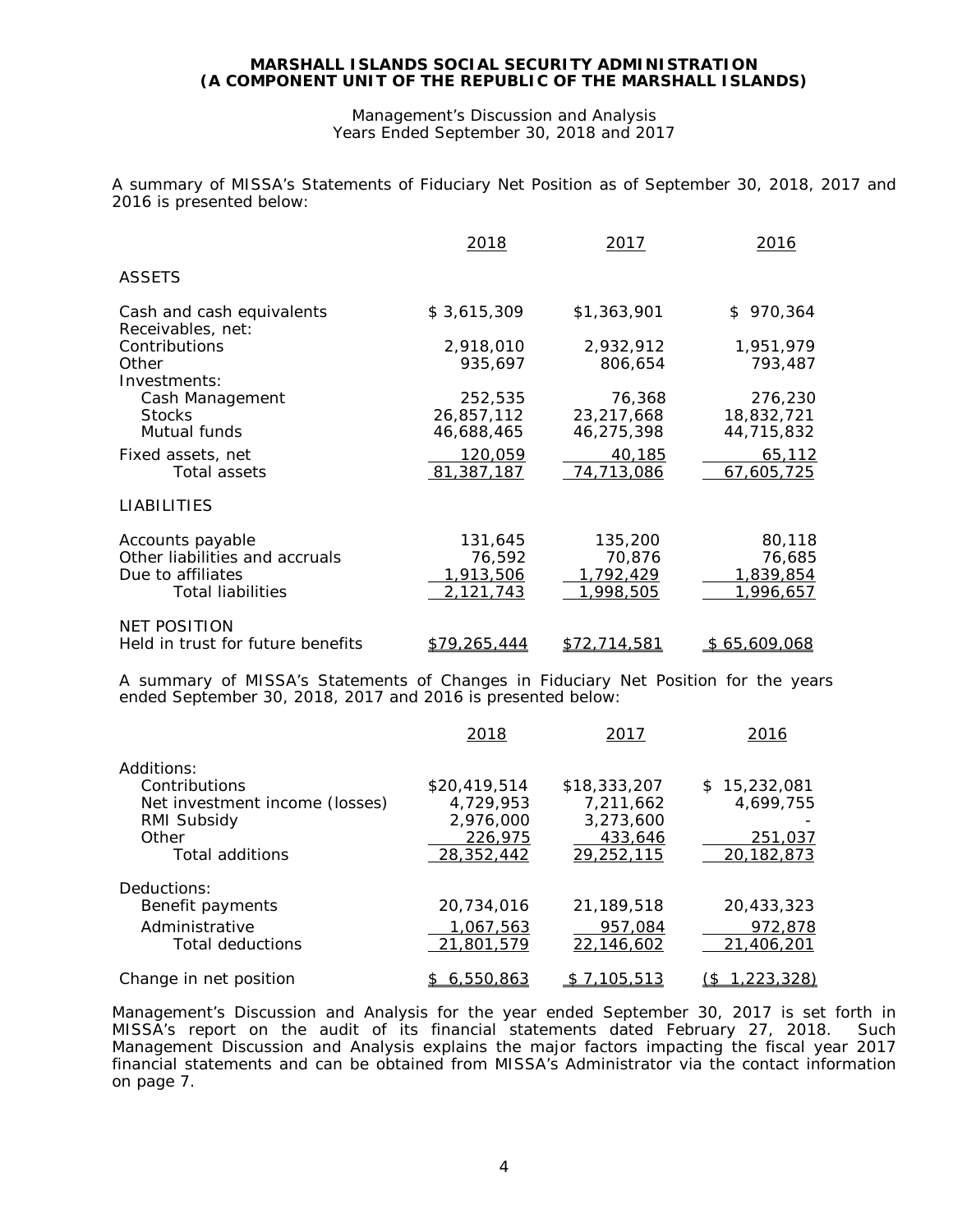Management's Discussion and Analysis Years Ended September 30, 2018 and 2017

## **Additions:**

Consistent with previous years, the RMI Government has paid its bi-weekly remittances on time which comprised 32% of total contributions. Impacted by the full effect of the 1% increase in the Retirement Fund rate and increase in the cap on taxable wages from \$5,000 to \$10,000 per quarter effective March 9, 2017, and coupled with the increase in the minimum wage, net contributions have increased from \$18,333,207 in fiscal year 2017 to \$20,419,514 in the current fiscal year.

The following table presents MISSA's investment allocations as of September 30, 2018 with comparative figures in 2017.

|                                 | As of September 30, 2018 |               |                             | As of September 30, 2017    |        |               |                             |                             |
|---------------------------------|--------------------------|---------------|-----------------------------|-----------------------------|--------|---------------|-----------------------------|-----------------------------|
| <b>Investment Type</b>          | Weight                   | <b>Target</b> | Market<br>Value<br>(\$7000) | Target<br>Value<br>(\$'000) | Weight | <b>Target</b> | Market<br>Value<br>(\$'000) | Target<br>Value<br>(\$'000) |
| Small Cap                       | 4.80%                    | 5.80%         | \$<br>2,682                 | \$<br>3,241                 | 5.29%  | 4.80%         | \$<br>2,833                 | \$<br>2,572                 |
| Small Cap Value                 | 7.50%                    | 8.18%         | 4,190                       | 4,570                       | 7.77%  | 7.50%         | 4,162                       | 4,019                       |
| Large Cap Growth                | 5.10%                    | 5.36%         | 2,849                       | 2.995                       | 3.66%  | 3.30%         | 1.959                       | 1.768                       |
| Large Cap                       | 6.60%                    | 6.79%         | 3,688                       | 3,794                       | 5.90%  | 5.40%         | 3,163                       | 2,893                       |
| Large Cap Value                 | 8.40%                    | 9.25%         | 4,693                       | 5,168                       | 8.66%  | 8.40%         | 4,642                       | 4,501                       |
| Int'l Small Cap                 | 4.20%                    | 4.15%         | 2,347                       | 2,319                       | 4.88%  | 4.50%         | 2,617                       | 2,411                       |
| Int'l Small Cap Value           | 4.20%                    | 4.14%         | 2,347                       | 2,313                       | 5.86%  | 5.40%         | 3,138                       | 2,893                       |
| Int'l Large Cap                 | 4.80%                    | 4.72%         | 2,682                       | 2,637                       | 0.78%  | 4.50%         | 417                         | 2,411                       |
| Int'l Large Cap Value           | 4.80%                    | 4.78%         | 2,682                       | 2,671                       | 5.64%  | 5.40%         | 3,021                       | 2,893                       |
| <b>Emerging Markets</b>         | 4.20%                    | 4.24%         | 2,347                       | 2,369                       | 4.55%  | 4.20%         | 2,439                       | 2,251                       |
| Domestic Real Estate            | 3.00%                    | 3.11%         | 1,676                       | 1,738                       | 3.16%  | 3.30%         | 1,691                       | 1,768                       |
| International<br>Real<br>Estate | 2.40%                    | 2.46%         | 1,341                       | 1.374                       | 3.30%  | 3.30%         | 1,770                       | 1,768                       |
| <b>Bonds</b>                    | 40.00%                   | 36.61%        | 22,349                      | 20,455                      | 40.41% | 40.00%        | 21,653                      | 21,433                      |
| Cash and Equivalents            | $0.00\%$                 | 0.41%         | O                           | 229                         | 0.14%  | 0.00%         | 76                          |                             |
| <b>TOTAL</b>                    | 100%                     | 100%          | \$55,873                    | \$55,873                    | 100%   | 100%          | \$53,581                    | \$53,581                    |

The above allocations are based on the latest investment policy statement adopted by the Board of Directors on August 18, 2016 wherein MISSA's total investment portfolio requires an allocation of 60% for equities and 40% for bonds. Eight months earlier, the Board, upon the recommendation of MISSA's Fund Manager, approved a temporary asset allocation of 30% global equity and 70% fixed income ratio in order to reduce portfolio rick caused by the continuous investment withdrawals by MISSA.

With the exception of MISSA's investment in Marshall Islands Holdings, Inc. (MIHI) and Marshall Islands Service Corporation (MISCo), all investments are limited to no-load mutual funds, unit investment trusts, Exchange Trade Funds, close-end mutual funds, and other diversified marketable securities.

For the year ended September 30, 2018, the fair market value of MISSA's investments in the U.S. and international markets increased by \$2.29 million and totaled \$55,873,001 due to the positive performance of all asset classes in MISSA's portfolio. Having maintained a positive cash flow, no investment drawdown was made in FY 2018. A total of \$1.76 million in dividends and interest payments were received and subsequently reinvested. Investment management fees have increased by \$9,851 from \$126,704 in 2017 to \$136,555 in 2018.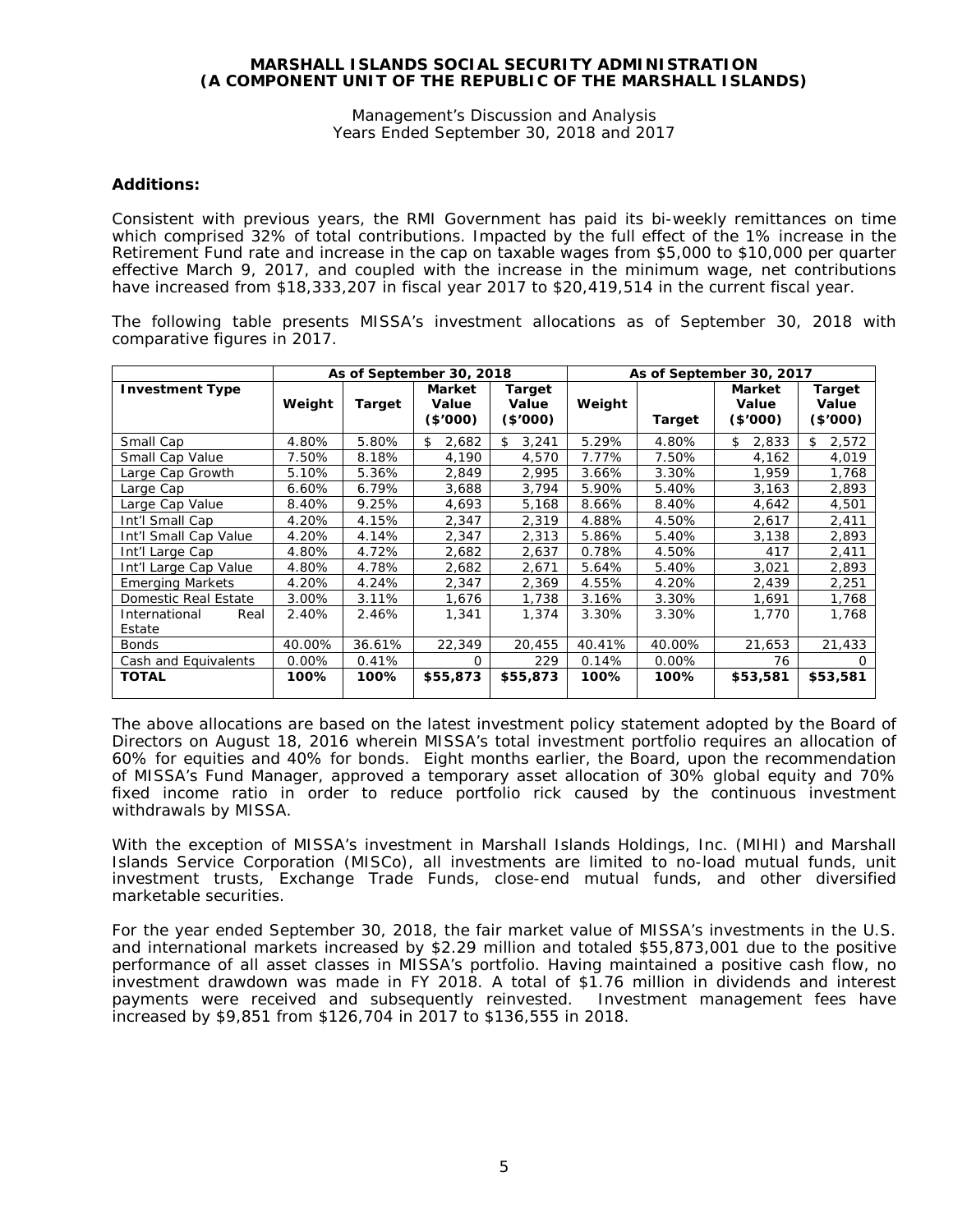Management's Discussion and Analysis Years Ended September 30, 2018 and 2017

MISSA presently holds a 37% interest in MIHI, a local holding company incorporated on February 27, 2013. On October 31, 2013, MIHI acquired all of the outstanding common stock of Bank of the Marshall Islands (BOMI). Prior to MIHI's acquisition of BOMI, MISSA owned 65,417 shares of stocks of BOMI valued at \$10,959,846. In 2014, MISSA received additional 69 shares from MIHI, increasing the Administration's shares to 65,486. In 2015, MISSA received an additional 123 shares from MIHI, increasing the Administration's shares to 65,609. In 2016, MISSA received an additional 100 shares from MIHI, increasing the Administration's shares to 65,709. In 2017, MISSA received an additional 100 shares from MIHI, increasing the Administration's shares to 65,809. In 2018, MISSA received an additional 100 shares from MIHI and sold 3,334 shares of common stock of MIHI at \$150 per share, reducing the Administration's shares to 62,575.

On November 10, 2017, the Board approved the transfer of \$1,000,025 from MISSA's investments with Marshall Islands Holdings, Inc. (MIHI) to the Marshall Islands Service Corporation (MISCo), or the equivalent of 76,925 MISCo shares at \$13.00 per share. The transfer shall be in two installments: the first was made on December 22, 2017 and the second, on or before December 1, 2018.

As of September 30, 2018, MISSA's interest at MIHI increased in value by \$1.44 million representing BOMI's fiscal year equity earnings. Annual dividend payments of \$493,099 and \$459,963 were received from MIHI in December 2018 for calendar year 2017 and in December 2017 for calendar year 2016, respectively. As of September 30, 2018 and 2017, the shares at MIHI and BOMI were valued at \$17.39 million and \$15.96 million, respectively. Likewise, MISSA holds 41,469 shares of stocks at MISCo with a current market value of \$530,097.

## **Deductions:**

Deductions represent benefit payments and administrative expenses. For the year ended September 30, 2018, total deductions amounted to \$21.8 million, which is 1.56% lower than the \$22.1 million paid in the previous year. Due to the benefit reduction, removal of the early and deferred retirement, and extension of the application of earnings test from 60 to 65 years of age that were brought about by the new MISSA law, benefit payments for fiscal year 2018 decreased by 2.15% to a total of \$20.73 million as compared to \$21.19 million paid in fiscal year 2017. Administrative expenses were maintained within the budgetary limit. For the years ended September 30, 2018 and 2017, MISSA's administrative expenses totaled \$1,067,563 and \$957,084 respectively. These amounts represent 5.23% and 5.22% of total contributions generated during these respective years. As mandated by the Social Security Act of 1990, MISSA's administrative expenses have an allowable ceiling of as much as 20% of total revenues for any given year.

## **FUTURE ECONOMIC OUTLOOK**

Having felt the full positive impact of last year's reforms bill, the Administration remains optimistic that its quest for fiscal viability in both short and medium terms is now imminent. The Government's appropriation of \$3 million in FY 2018 did not only fully cover MISSA's operating deficit (contributions less benefits and administrative expenses) of \$1.4 million but also enabled the Administration to increase its ending cash balance to \$3.6 million. With the additional \$2.3 million RMI subsidy for FY 2019, MISSA's cash flow is projected to remain positive in the next twelve months.

The increase in minimum wage has also positively impacted the Administration's revenues. To monitor compliance with the minimum wage law, MISSA has required all employers to declare in their quarterly returns the hourly rate being paid to each employee together with the total hours worked during the reported quarter. The statistics that will be generated by this process will also be shared with the office of the Chief Secretary and Minimum Wage Task Force for future policy formulation and legislation.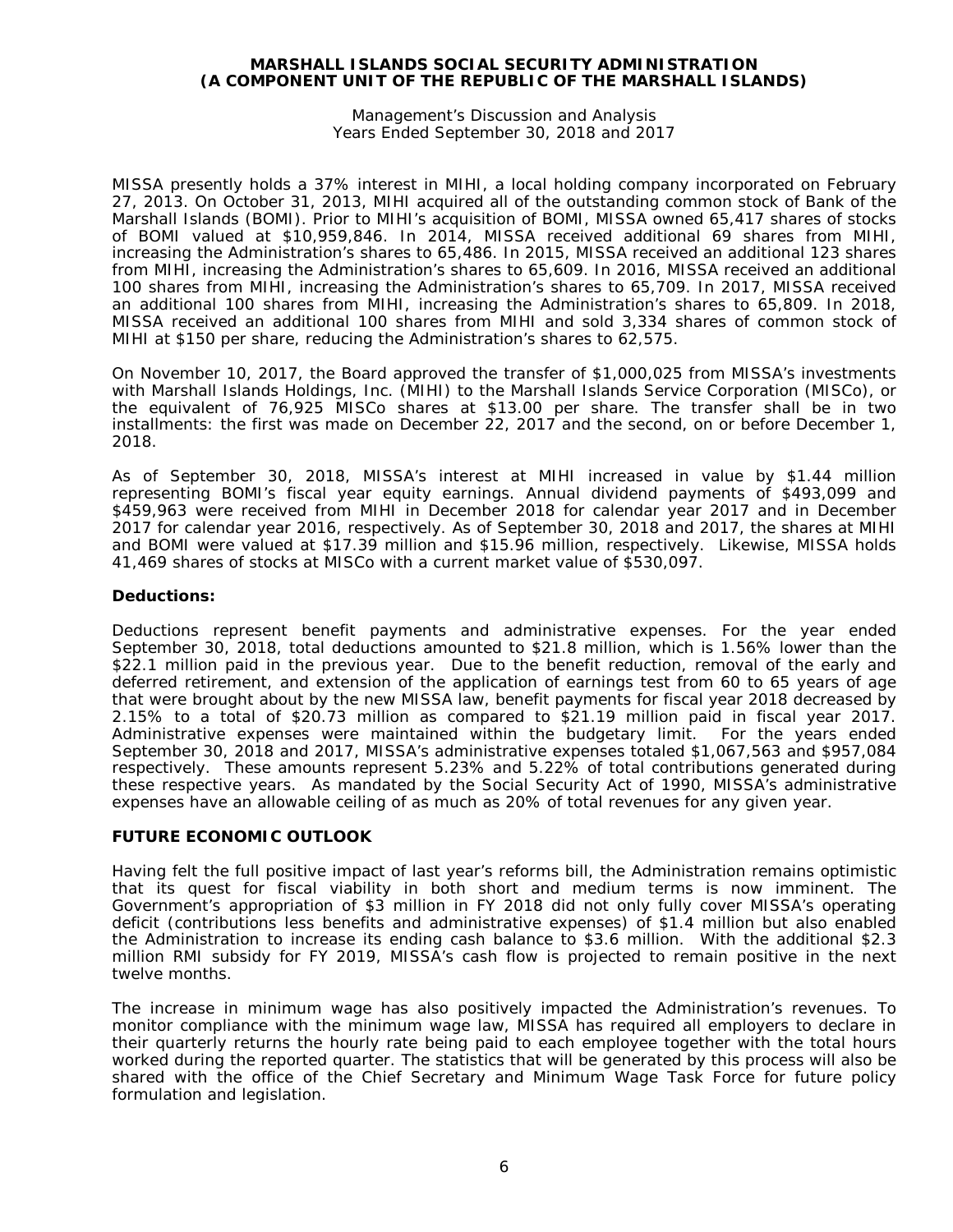Management's Discussion and Analysis Years Ended September 30, 2018 and 2017

The results of the experience study conducted in June 2017 by Wilshire Associates, MISSA's consultant and actuary, enabled MISSA to adjust its turnover, retirement and mortality assumptions to more realistic figures. In effect, MISSA's actuarial valuation as of October 1, 2017 reflected a 4% growth, increasing the funded ratio to 18%. As the effects of the 2017 reforms bill were not yet included in the valuation, another valuation as of October 1, 2018 will be conducted soon. The result of this valuation is expected to lower MISSA's accrued actuarial liability and increase the projected contributions to the plan, and thus, will significantly increase MISSA's funded ratio.

Another tax compliance issue was resolved with the recent passage of Bill 148 by the Nitijela on November 2, 2018. The new law has defined taxi drivers as employees while taxi operators, being their employers, are mandated to pay their own shares in the MISSA taxes. This will translate to additional revenue for the Administration. The new law also has given an option to non-residents to receive increased lump-sum benefits instead of the normal monthly pension from MISSA.

MISSA's aim to be compliant with fiduciary standards and practices has been reinforced with recent fiduciary trainings attended by the MISSA board. As the members are now equipped with the fundamental knowledge of their duties and responsibilities as stewards of the Retirement Fund, they are now better able to understand MISSA's investment activities and make sound decisions. The Administration has engaged the services of an investment consultant who conducted a governance assessment fiduciary process review. The assessor has identified a number of areas for attention and improvement which are now being considered by management, the Board and the current investment advisor.

To catch up with technology, the Administration is now in close collaboration with its counterparts from FSM and Palau for a joint system upgrade and to seek grant funding. The antiquated FoxPro system that MISSA is using is no longer supported by developers and needs to be converted to a modern database system. If the joint system upgrade becomes unfeasible, MISSA has considered engaging a system developer to look into the system conversion process.

Despite political and economic uncertainties for the country, the MISSA Board will continue to work closely with our legislators to continue to seek their support to search for long-term solutions and extend further the life of the Marshall Islands Retirement Fund. It is the ultimate goal of the Administration to be self-reliant and to not continuously depend on Government appropriations to remain financially sound.

## **CONTACTING MISSA'S FINANCIAL MANAGEMENT**

This financial report is designed to provide our beneficiaries and others a general overview of MISSA's finances and to demonstrate its accountability for the money it collects. If you have questions about this report or need additional financial information, contact the Administrator, P.O. Box 175, Majuro, MH 96960 or via email at [ms.saaneaho@gmail com.](mailto:ms.saaneaho@gmail%20com)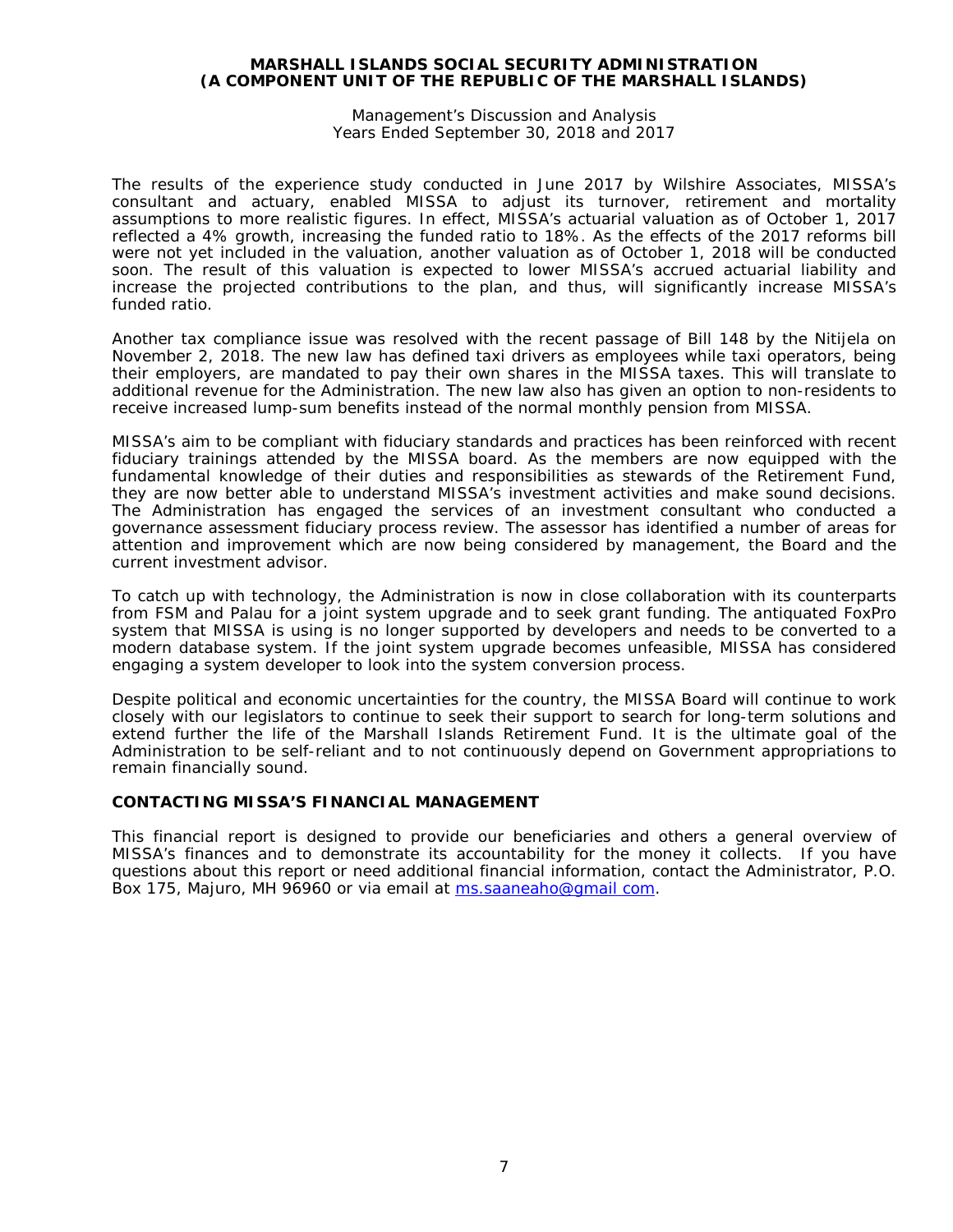# Statements of Fiduciary Net Position September 30, 2018 and 2017

|                                                                                                    | 2018                                        | 2017                                        |
|----------------------------------------------------------------------------------------------------|---------------------------------------------|---------------------------------------------|
| <b>ASSETS</b>                                                                                      |                                             |                                             |
| Cash                                                                                               | \$<br>3,615,309                             | 1,363,901<br>\$                             |
| Receivables, net:<br>Contributions<br>Other                                                        | 2,918,010<br>935,697                        | 2,932,912<br>806,654                        |
| Total receivables, net                                                                             | 3,853,707                                   | 3,739,566                                   |
| Investments:<br>Cash management<br><b>Stocks</b><br>Mutual funds                                   | 252,535<br>26,857,112<br>46,688,465         | 76,368<br>23,217,668<br>46,275,398          |
| <b>Total investments</b>                                                                           | 73,798,112                                  | 69,569,434                                  |
| Capital assets, net                                                                                | 120,059                                     | 40,185                                      |
| Total assets<br><b>LIABILITIES</b>                                                                 | 81,387,187                                  | 74,713,086                                  |
| Accounts payable<br>Other liabilities and accruals<br>Due to affiliate<br><b>Total liabilities</b> | 131,645<br>76,592<br>1,913,506<br>2,121,743 | 135,200<br>70,876<br>1,792,429<br>1,998,505 |
| Contingencies                                                                                      |                                             |                                             |
| <b>NET POSITION</b>                                                                                |                                             |                                             |
| Held in trust for retirement, disability and survivors' benefit \$                                 | 79,265,444                                  | \$<br>72,714,581                            |

See accompanying notes to financial statements.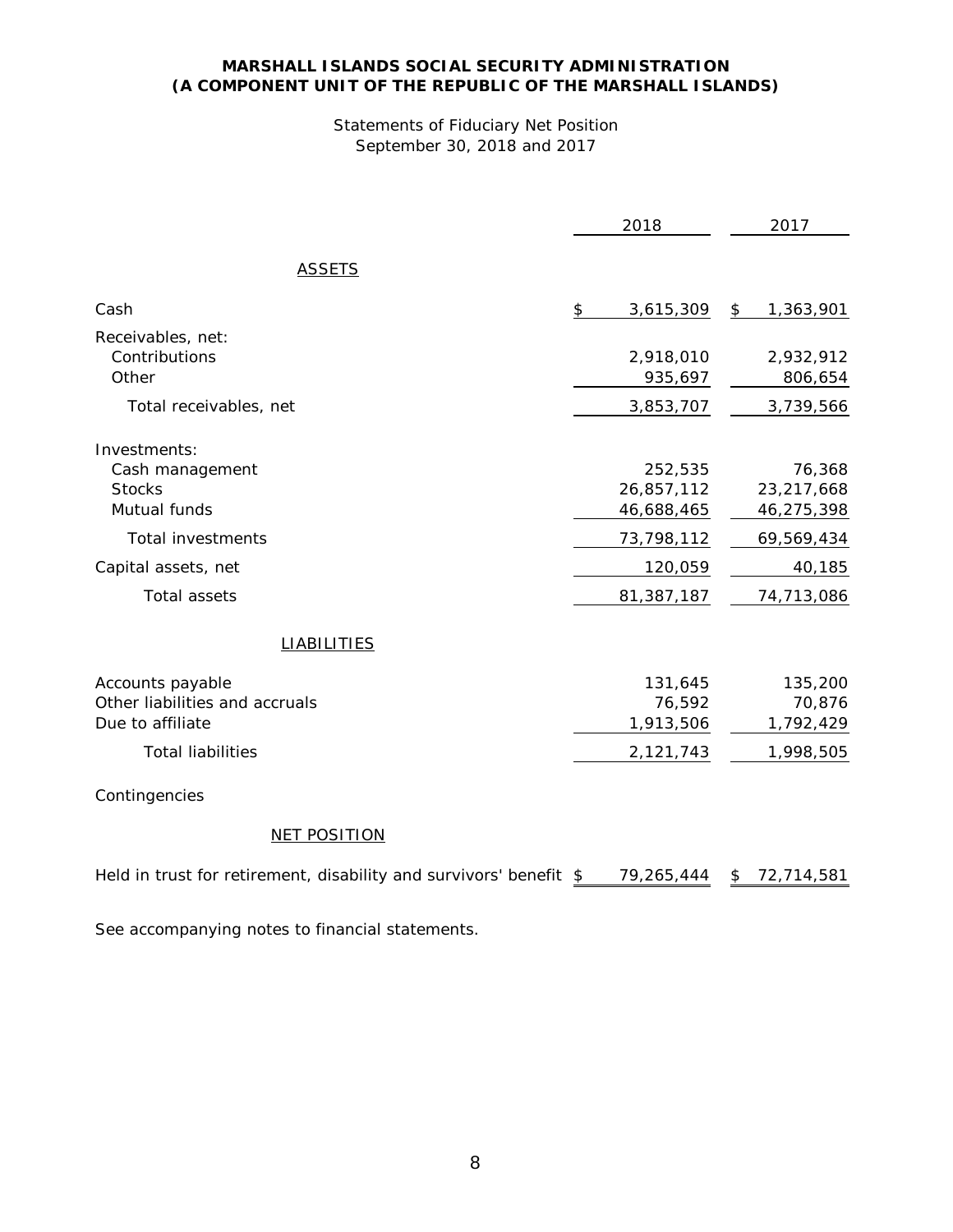# Statements of Changes in Fiduciary Net Position Years Ended September 30, 2018 and 2017

|                                                                                                   | 2018                                          | 2017                                          |
|---------------------------------------------------------------------------------------------------|-----------------------------------------------|-----------------------------------------------|
| Additions:                                                                                        |                                               |                                               |
| Contributions:<br>Private employees<br>Government employees<br>Penalties and interest             | \$<br>12,788,369<br>6,542,417<br>1,088,728    | 11,935,756<br>\$<br>5,840,515<br>853,957      |
| <b>Total contributions</b><br>Less allowance for doubtful accounts                                | 20,419,514                                    | 18,630,228<br>(297, 021)                      |
| Net contributions income                                                                          | 20,419,514                                    | 18,333,207                                    |
| Investment income:<br>Net change in the fair value of investments<br><b>Dividends</b><br>Interest | 3,100,446<br>1,758,480<br>7,582               | 5,787,469<br>1,546,537<br>4,360               |
| Total investment income<br>Less investment expense:<br>Investment management and custodial fees   | 4,866,508<br>136,555                          | 7,338,366<br>126,704                          |
| Net investment income                                                                             | 4,729,953                                     | 7,211,662                                     |
| Other additions                                                                                   | 226,975                                       | 433,646                                       |
| RepMar subsidy                                                                                    | 2,976,000                                     | 3,273,600                                     |
| <b>Total additions</b>                                                                            | 28,352,442                                    | 29,252,115                                    |
| Deductions:<br>Benefit payments:                                                                  |                                               |                                               |
| Retirement<br>Survivors<br>Disability<br>Lump sum                                                 | 12,782,236<br>7,019,856<br>810,974<br>120,950 | 13,216,250<br>6,897,351<br>887,350<br>188,567 |
| Total benefit payments                                                                            | 20,734,016                                    | 21,189,518                                    |
| Administrative                                                                                    | 1,067,563                                     | 957,084                                       |
| <b>Total deductions</b>                                                                           | 21,801,579                                    | 22, 146, 602                                  |
| Change in net position                                                                            | 6,550,863                                     | 7,105,513                                     |
| Net position at beginning of year                                                                 | 72,714,581                                    | 65,609,068                                    |
| Net position at end of year                                                                       | 79,265,444<br>\$                              | \$72,714,581                                  |

See accompanying notes to financial statements.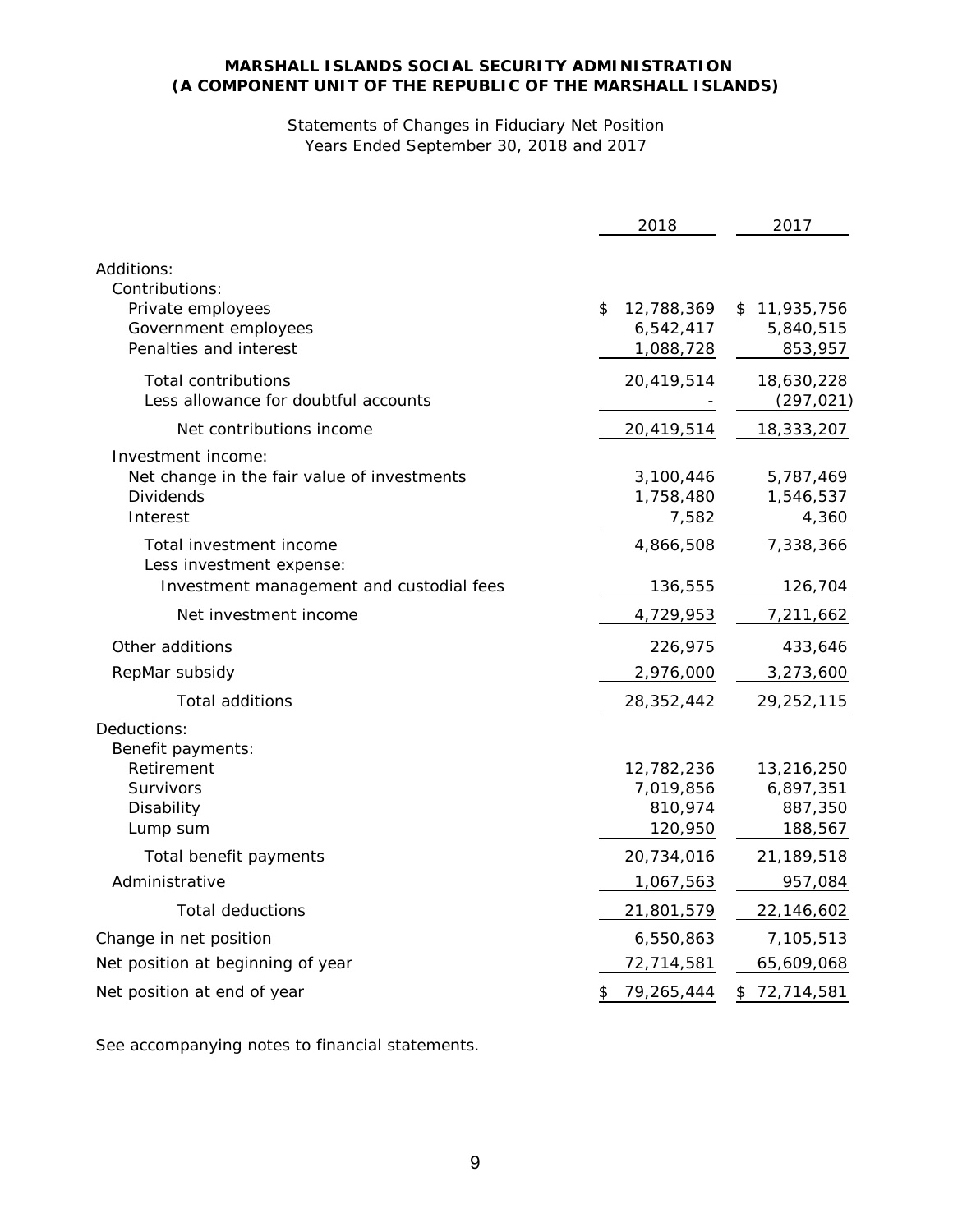Notes to Financial Statements September 30, 2018 and 2017

## (1) Organization

The Marshall Islands Social Security Administration (MISSA), a component unit of the Republic of the Marshall Islands (RepMar), was established pursuant to RepMar Public Law 1990-75 (the Social Security Act of 1990), as amended. The law repealed the Social Security Act of 1987 and established MISSA to administer the Marshall Islands Social Security Retirement Fund (the Retirement Fund). The Retirement Fund was established to provide a financially sound social security system with pension benefits and early retirement, whereby workers would be ensured a measure of security in their old age and during disability, and whereby surviving spouses and surviving children of deceased workers would be ensured support after the loss of the family's income. Additionally, MISSA is responsible for processing, monitoring and distributing benefit claims under the Prior Service Benefits Program (see note 3). Accordingly, MISSA established the Prior Service Fund to account for activities under this program.

On March 20, 2016, the Cabinet of RepMar established a National Task Force to review the financial status of MISSA and to make recommendations for reform in order to prolong the longevity of the Retirement Fund. On September 29, 2016, the Nitijela enacted RepMar Public Law 2016-26 (the Social Security (Amendment) Act 2016), which implemented reform measures as recommended by the task force with an effective date of January 1, 2017. On January 12, 2017, the Nitijela enacted RepMar Public Law 2017-29 (the Social Security (Amendment) Act 2017), which further enhanced the reform measures outlined in Public Law 2016-26 and deferred the effective date to March 6, 2017.

MISSA operates under the authority of a seven-member Board of Directors appointed by the Cabinet of RepMar.

## (2) Summary of Significant Accounting Policies

Governmental Accounting Standards Board (GASB) Statement No. 34, *Basic Financial Statements - and Management's Discussion and Analysis - for State and Local Governments*, which was subsequently amended by Statement No. 37, *Basic Financial Statements - and Management's Discussion and Analysis - for State and Local Governments: Omnibus*, GASB Statement No. 38, *Certain Financial Statement Note Disclosures,* and GASB Statement No. 61, *The Financial Reporting Entity: Omnibus – an amendment of GASB Statements No. 14 and No. 34*, establish financial reporting standards for governmental entities, which includes the requirement for MISSA to present Management's Discussion and Analysis (MD&A). The MD&A is considered to be required supplementary information and precedes the basic financial statements. In addition, these statements require that resources be classified for accounting and reporting purposes as held in trust for retirement, disability and survivors' benefits.

Management of MISSA has determined that, per its enabling legislation, the net position of MISSA is to be held in trust for retirement, disability and survivors' benefits.

#### A. Basis of Accounting

MISSA is accounted for as a Fiduciary Fund Type - Private Purpose Trust Fund and prepares its financial statements using the accrual basis of accounting. It recognizes employee and employer contributions as revenues in the quarter employee earnings are paid. Retirement benefits are recognized as expenses when payable. Expenses are recorded when the corresponding liabilities are incurred regardless of when payment is made.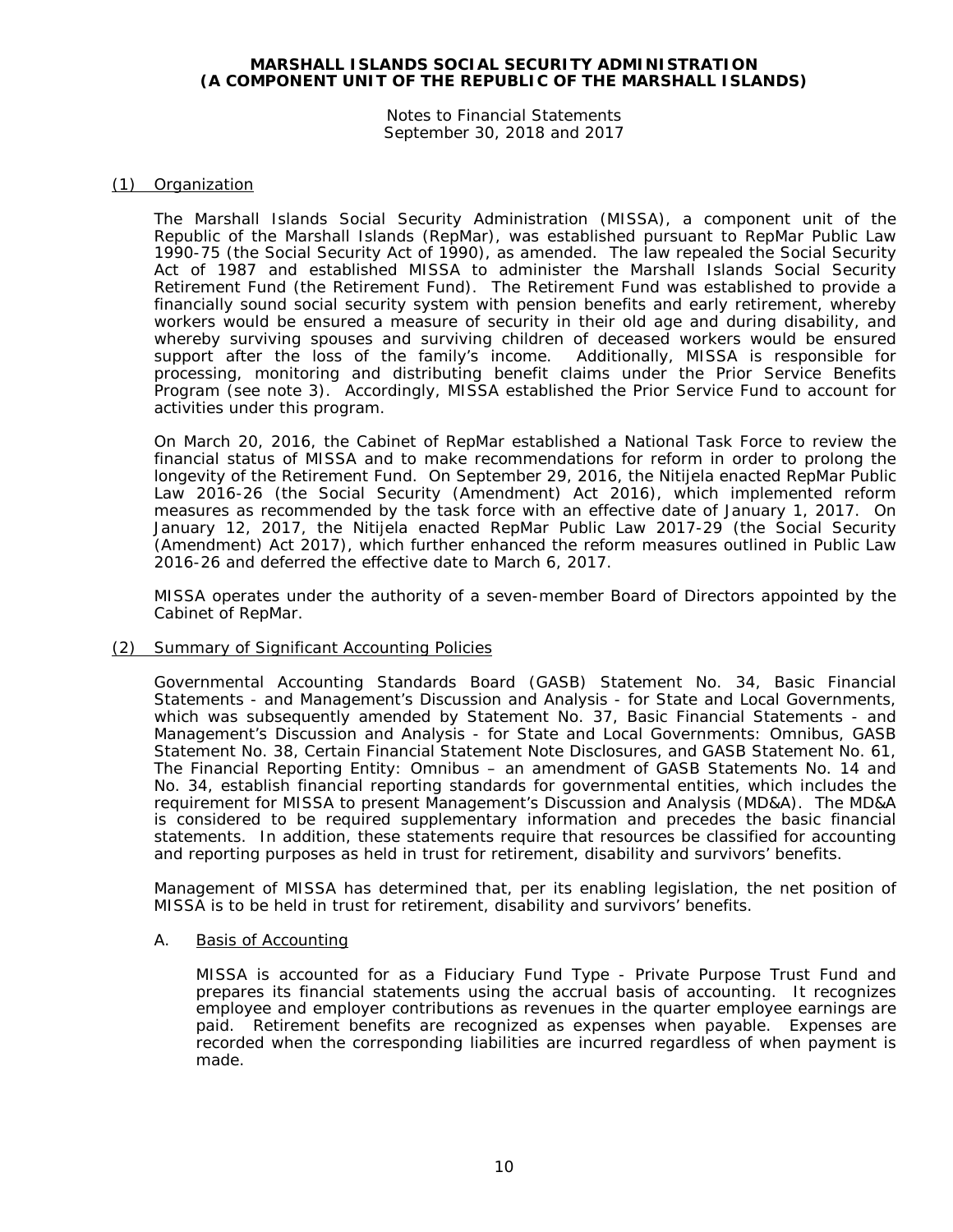Notes to Financial Statements September 30, 2018 and 2017

## (2) Summary of Significant Accounting Policies, Continued

## B. Future Liabilities and Contributions

No recognition is given in the accompanying financial statements to the present value of the liabilities of prospective benefit payments or the present value of future contributions required from employees or employers.

## C. Cash

For the purposes of the statements of fiduciary net position, cash includes cash on hand and cash in checking and savings accounts.

## D. Investments

Investments and related investment earnings are reported at fair value. Fair value is the price that would be received to sell an asset or paid to transfer liability (i.e., the exit price) in an orderly transaction between market participants at the date as of which the fair value of an asset or liability is determined.

MISSA categorizes its fair value measurements within the fair value hierarchy established by accounting principles generally accepted in the United States of America (GAAP). The hierarchy is based on the valuation inputs used to measure the fair value of the asset. Level 1 inputs are quoted prices in active markets for identical assets; Level 2 inputs are significant other observable inputs; Level 3 inputs are significant unobservable inputs. The fair value hierarchy gives the highest priority to Level 1 inputs and the lowest priority to Level 3 inputs. In certain instances where the determination of the fair value measurement is based on inputs from different levels of the fair value hierarchy, the level in the fair value hierarchy is based on the lowest level of input that is significant to the fair measurement. Investments not categorized under the fair value hierarchy are shown at either Net Asset Value (NAV) or amortized cost.

Investments of 20% or more of the voting stock of an investee are presumed to give the investor significant influence and are carried using the equity method. Under the equity method, the investor records, as earnings or loss, its proportionate share of the investee's earnings or loss.

## E. Receivables and the Allowance for Doubtful Accounts

Contributions receivable are due from employers located within the Republic of the Marshall Islands. These receivables are not collateralized and are non-interest bearing.

The allowance for doubtful accounts is stated at an amount which management believes will be adequate to absorb possible losses on accounts receivable that may become uncollectible based on evaluations of the collectability of these accounts. The allowance is established through a provision for bad debts charged to expense.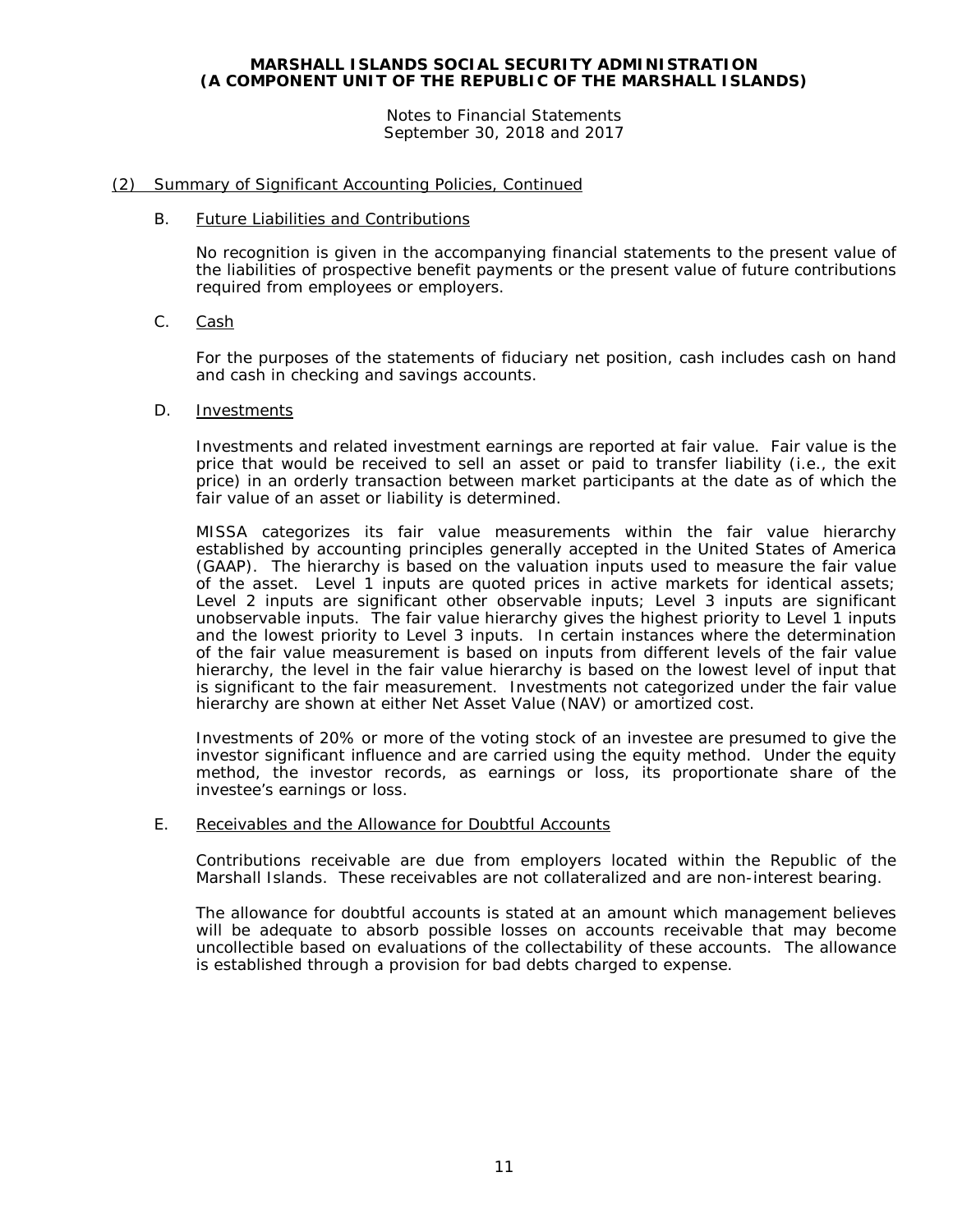Notes to Financial Statements September 30, 2018 and 2017

## (2) Summary of Significant Accounting Policies, Continued

#### F. Fixed Assets

Fixed assets with a cost that equals or exceeds \$200 are generally capitalized at the time of acquisition. Depreciation is provided using the straight-line basis over the estimated useful lives of the respective assets. The estimated useful lives of these assets are as follows:

| Buildings and improvements | $5 - 15$ years |
|----------------------------|----------------|
| Motor vehicles             | $3 - 5$ years  |
| Computer equipment         | 3 years        |
| Furniture                  | 5 years        |
| Office equipment           | 3 years        |

#### G. Deferred Outflows of Resources

In addition to assets, the statements of fiduciary net position will sometimes report a separate section for deferred outflows of resources. This separate financial statement element represents a consumption of net position that applies to a future period and so will not be recognized as an outflow of resources (deduction of net position) until then. MISSA has no items that qualify for reporting in this category.

#### H. Compensated Absences

Annual vacation leave is earned by all permanent employees and accumulates at the rate of one working day per bi-weekly pay period. Upon termination, employees are eligible to receive compensation for their accrued annual leave balances. As of September 30, 2018 and 2017, the accumulated annual leave liability amounted to \$29,342 and \$31,250, respectively, and is included in the statements of fiduciary net position within other liabilities and accruals.

No liability is recorded for non-vesting accumulating rights to receive sick pay benefits. The accumulated estimated amount of unused sick leave as of September 30, 2018 and 2017 is \$17,322 and \$15,800, respectively.

## I. Deferred Inflows of Resources

In addition to liabilities, the statements of fiduciary net position will sometimes report a separate section for deferred inflows of resources. This separate financial statement element represents an acquisition of net position that applies to a future period and so will not be recognized as an inflow of resources (additions to net position) until then. MISSA has no items that qualify for reporting in this category.

#### J. Contributions

Contributions to the Retirement Fund are governed by the Social Security Act of 1990, as amended by the Social Security (Amendment) Act 2016, which imposes a tax on the quarterly income of every employee not currently subject to the United States Social Security System or any other recognized Social Security System. Employees are required to contribute an amount equal to 7% of wages received prior to March 6, 2017 and 8% thereafter. Every employer is required to contribute an amount equal to that contributed by employees.

Maximum quarterly taxable wages are \$5,000 prior to March 6, 2017 and \$10,000 thereafter.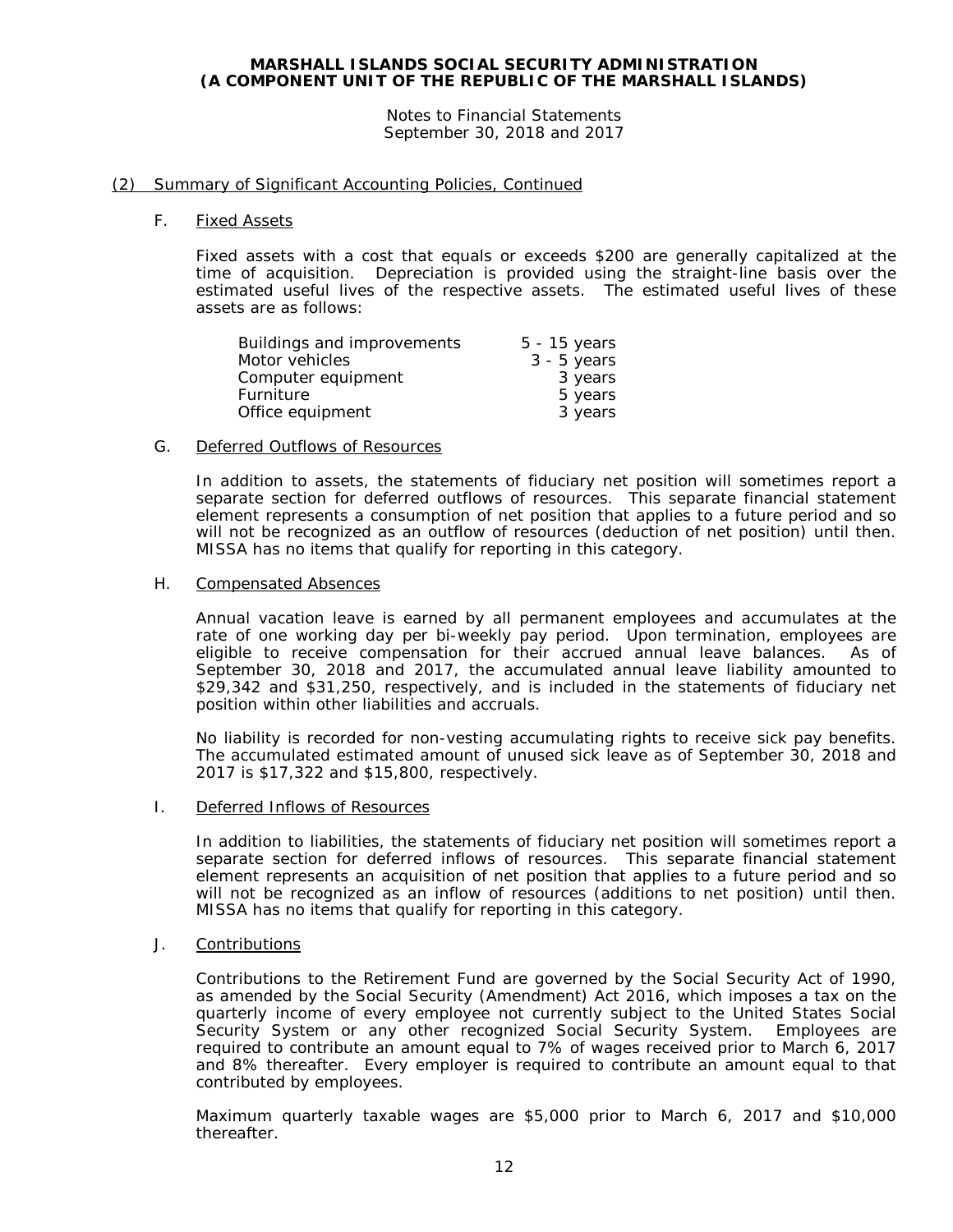Notes to Financial Statements September 30, 2018 and 2017

## (2) Summary of Significant Accounting Policies, Continued

## K. Benefit Obligations

Retirement benefits are paid to every person who is a service insured or a fully insured individual as defined by the Social Security Act of 1990, as amended, has attained an age of 60 years prior to March 6, 2017 and has filed an application for old age insurance benefits. Thereafter, the old age insurance benefits has been redefined as follows: a fully insured worker who has attained an age of 61 years by March 6, 2017; 62 years by January 1, 2019; 63 years by January 1, 2021; 64 years by January 1, 2023; and 65 years by January 1, 2025 shall be entitled to old age insurance benefits. Effective March 6, 2017, new applications for early or deferred retirement benefits will no longer be allowed.

Benefits are also paid to surviving spouses of deceased workers, subject to eligibility requirements, as long as they do not remarry. Eligible children who are not married and are not working may also receive benefits until age eighteen (18) or up until age twentytwo (22), if in school. Eligible children who become disabled before age twenty-two will continue to receive benefits for the duration of the disability. Disability benefits are paid to qualified workers for the duration of the disability or until retirement or death, at which time retirement or survivor benefits become available.

Effective October 1, 1990, benefits are paid monthly and are computed as follows:

- a) Pension element two percent of index covered earnings, plus;
- b) Social element 14.5% of the first \$11,000 of cumulative covered earnings plus 0.7% of cumulative covered earnings in excess of \$11,000 but not in excess of \$44,000. The \$11,000 and \$44,000 bend points may be increased from time to time by wage index adjustments granted by the Board of MISSA.

The minimum benefit is \$129 per month, effective October 1, 1995.

Effective March 6, 2017, Public Law 2017-29 enacted MISSA to enforce a decrease in monthly benefit payments, which was to be phased in over a period of three years as follows:

| Benefit Range | Monthly                  |             | 2017     | Percent of Reduction in<br>2018 | 2019     | <b>But Not</b><br>Less Than |
|---------------|--------------------------|-------------|----------|---------------------------------|----------|-----------------------------|
| \$301         | $\overline{\phantom{a}}$ | \$400       | 1.67%    | 3.33%                           | 5.00%    | \$300                       |
| \$401         | $\blacksquare$           | \$500       | 2.00%    | 4.00%                           | $6.00\%$ | \$380                       |
| \$501         | $\blacksquare$           | \$600       | 2.33%    | 4.67%                           | 7.00%    | \$470                       |
| \$601         | $\blacksquare$           | \$700       | 2.67%    | 5.33%                           | 8.00%    | \$558                       |
| \$701         | $\overline{\phantom{a}}$ | \$800       | $3.00\%$ | $6.00\%$                        | 9.00%    | \$644                       |
| \$801         |                          | $-$ \$1.700 | 3.33%    | 6.67%                           | 10.00%   | \$728 - \$1,440             |

The maximum monthly benefit for retirees prior to March 6, 2017 shall be \$1,600. Thereafter, the maximum monthly benefit shall be \$1,200.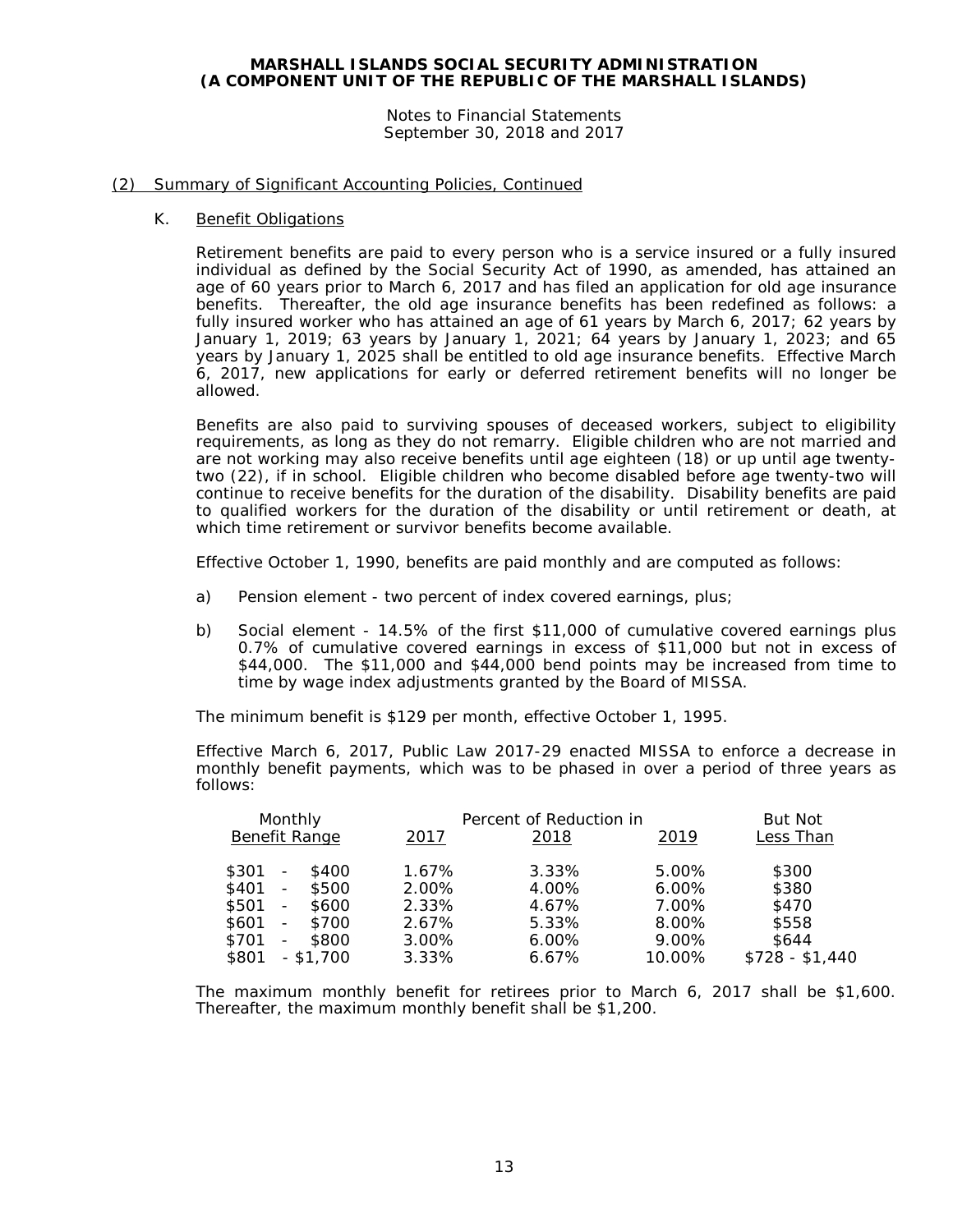Notes to Financial Statements September 30, 2018 and 2017

## (2) Summary of Significant Accounting Policies, Continued

L. New Accounting Standards

During the year ended September 30, 2018, MISSA implemented the following pronouncements:

- GASB Statement No. 75, *Accounting and Financial Reporting for Postemployment Benefits Other Than Pensions*, which replaces the requirements of Statements No. 45, *Accounting and Financial Reporting by Employers for Postemployment Benefits Other Than Pensions*, as amended, and No. 57, *OPEB Measurements by Agent Employers and Agent Multiple-Employer Plans*, and provides guidance on reporting by governments that provide OPEB to their employees and for governments that finance OPEB for employees of other governments.
- GASB Statement No. 81, *Irrevocable Split-Interest Agreements,* which improves accounting and financial reporting for irrevocable split-interest agreements by providing recognition and measurement guidance for situations in which a government is a beneficiary of the agreement.
- GASB Statement No. 85, *Omnibus 2017*, which address practice issues that have been identified during implementation and application of certain GASB Statements including issues related to blending component units, goodwill, fair value measurement and application, and postemployment benefits (pensions and other postemployment benefits).
- GASB Statement No. 86, *Certain Debt Extinguishment Issues*, which improves consistency in accounting and financial reporting for in-substance defeasance of debt.

The implementation of these statements did not have a material effect on the accompanying financial statements.

In November 2016, GASB issued Statement No. 83, *Certain Asset Retirement Obligations*, which addresses accounting and financial reporting for certain asset retirement obligations (AROs) associated with the retirement of a tangible capital asset. The provisions in Statement No. 83 are effective for fiscal years beginning after June 15, 2018. Management does not believe that the implementation of this statement will have a material effect on the financial statements.

In January 2017, GASB issued Statement No. 84, *Fiduciary Activities*, which establishes criteria for identifying fiduciary activities of all state and local governments. The provisions in Statement No. 84 are effective for fiscal years beginning after December 15, 2018. Management does not believe that the implementation of this statement will have a material effect on the financial statements.

In June 2017, GASB issued Statement No. 87, *Leases*, which establishes a single model for lease accounting based on the foundational principle that leases are financings of the right to use an underlying asset. The provisions in Statement No. 87 are effective for fiscal years beginning after December 15, 2019. Management has yet to determine whether the implementation of this statement will have a material effect on the financial statements.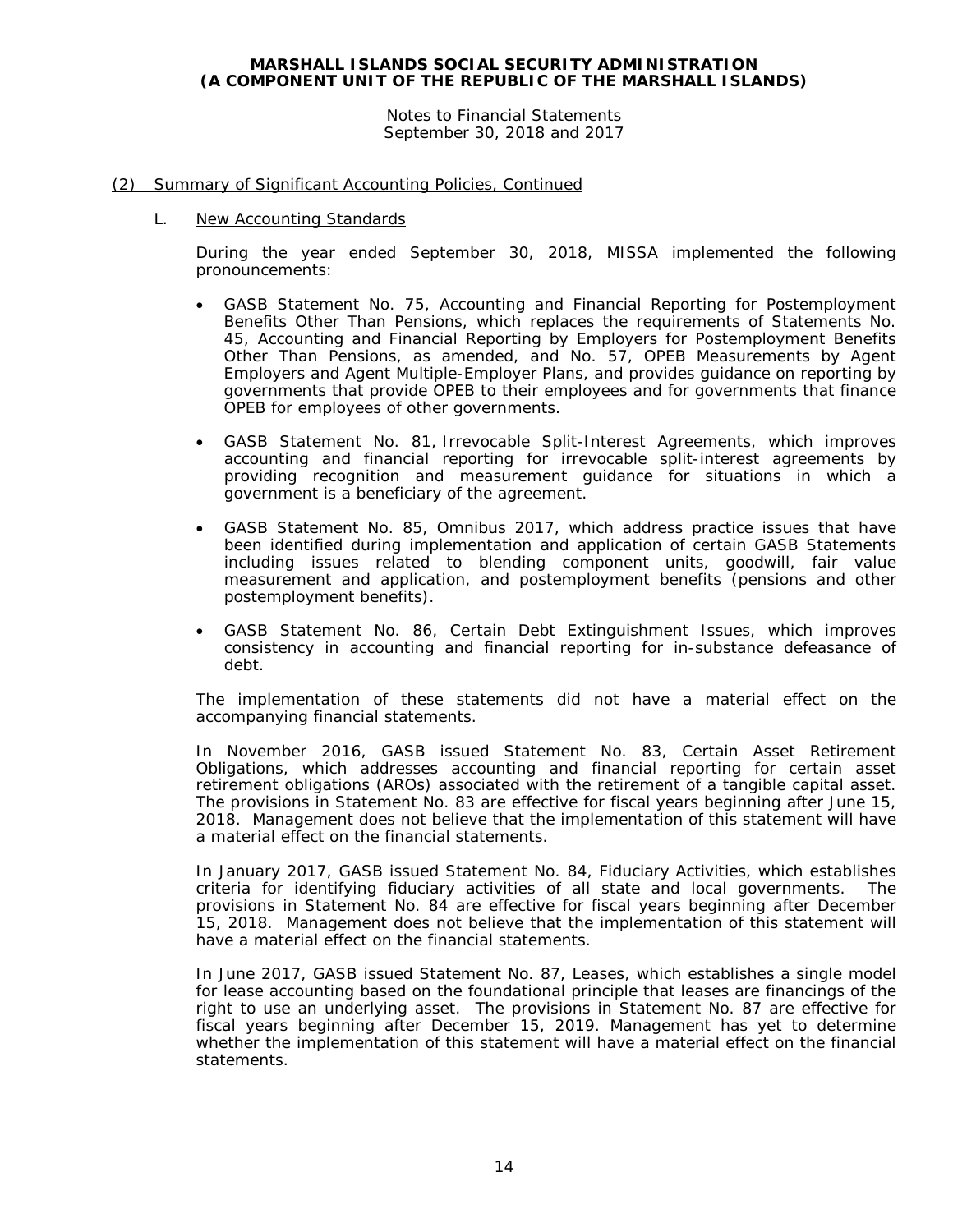Notes to Financial Statements September 30, 2018 and 2017

## (2) Summary of Significant Accounting Policies, Continued

#### L. New Accounting Standards, Continued

In April 2018, GASB issued Statement No. 88, *Certain Disclosures Related to Debt, including Direct Borrowings and Direct Placements*, which improves the information that is disclosed in notes to government financial statements related to debt, including direct borrowings and direct placements. The provisions in Statement No. 88 are effective for fiscal years beginning after June 15, 2018. Management does not believe that the implementation of this statement will have a material effect on the financial statements.

In June 2018, GASB issued Statement No. 89, *Accounting for Interest Cost Incurred before the End of a Construction Period*, which requires that interest cost incurred before the end of a construction period be recognized as an expense in the period in which the cost is incurred for financial statements prepared using the economic resources measurement focus. The provisions in Statement No. 89 are effective for fiscal years beginning after December 15, 2019. Management does not believe that the implementation of this statement will have a material effect on the financial statements.

In August 2018, GASB issued Statement No. 90, *Majority Equity Interests – an Amendment of GASB Statements No. 14 and No. 61,* which improves the consistency and comparability of reporting a government's majority equity interest in a legally separate organization and the relevance of financial statement information for certain component units. The provisions in Statement No. 90 are effective for fiscal years beginning after December 15, 2018. Management does not believe that the implementation of this statement will have a material effect on the financial statements.

M. Estimates

The preparation of financial statements in accordance with GAAP requires management to make estimates and assumptions that affect the reported amounts of net position and disclosure of contingent assets and liabilities at the date of the financial statements and the reported amounts of revenues and expenses during the reporting period. Actual results could differ from those estimates.

#### (3) Prior Service Benefits Program

Under the terms of a Prior Service Claim Adjudication Service Agreement between MISSA and the Trust Territory Prior Service Trust Fund, MISSA is to provide for the processing of benefit claims and to assist in the monitoring of continuing eligibility under the Prior Service Program. The Prior Service Trust Fund Administration (PSTFA) will reimburse MISSA \$2,000 per annum plus an amount equal to eight percent of the total amount of automated and manual benefit payments. Any cost for MISSA personnel who assist in searching and locating prior service documents in cooperation with the Prior Service Administration will be reimbursed on a dollar for dollar basis.

On September 15, 2005, an agreement was entered into between the PSTFA Board and the U.S. Department of the Interior to delegate the Board's obligations to and responsibility for the enrollees eligible for the Prior Service Benefits Program to the Social Security Systems of the Republic of the Marshall Islands, the Republic of Palau, the Federated States of Micronesia, and the Retirement Fund of the Commonwealth of the Northern Mariana Islands. Based on the agreement, the Social Security Administration (SSA) of each Government shall be entitled to an administrative fee not to exceed 20% of the share of allocated funds.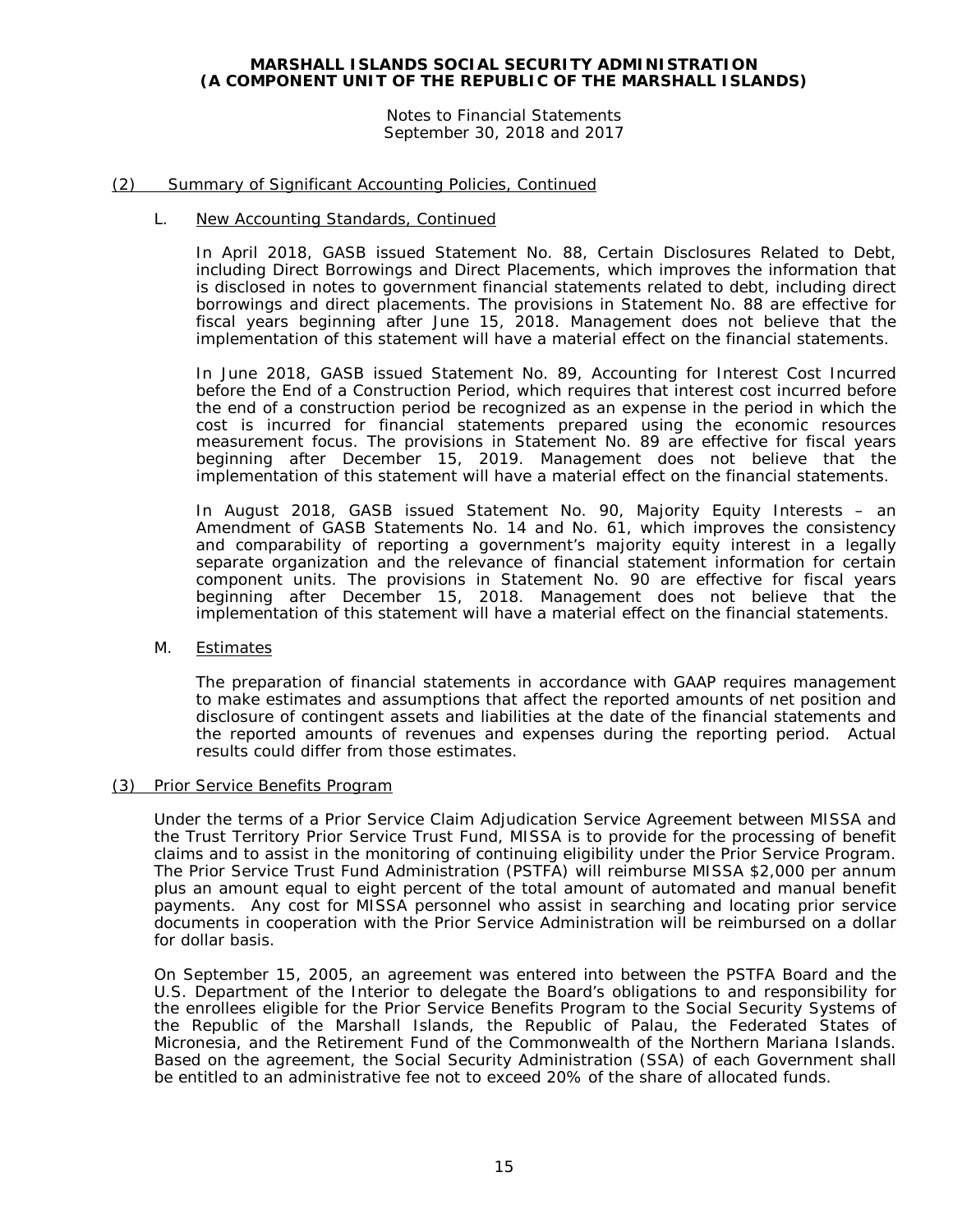Notes to Financial Statements September 30, 2018 and 2017

## (3) Prior Service Benefits Program, Continued

MISSA assumed administrative functions and for the years ended September 30, 2018 and 2017, received an allocation of \$0 and \$220,600, respectively, from PSTFA. Total benefits and administrative expenses for the years ended September 30, 2018 and 2017 amounted to \$110,654 and \$114,581, respectively. However, while MISSA accepts the liability for any amounts received, MISSA does not accept the obligation to pay future benefits unless additional funds are received from PSTFA. As of September 30, 2018 and 2017, the amount of \$15,599 and \$126,253, respectively, is available for future benefit payments under the Prior Service Benefits Program.

#### (4) Deposits and Investments

The deposit and investment policies of MISSA are governed by its enabling legislation. The Board is required to engage one or more fund custodians to assume responsibility for the physical possession of MISSA's investments. Legally authorized investments are as follows:

- (i) Government obligations Obligations issued or guaranteed as to principal and interest by the Government of Republic of the Marshall Islands (RepMar) or by the Government of the United States, provided that the total market value of the investments in obligations guaranteed by Government of RepMar shall at the time of purchase not exceed twenty-five percent (25%) of the total market value of all investments of MISSA, and further provided that the principal and interest on each obligation are payable in the currency of the United States.
- (ii) Corporate obligations and mortgage-backed securities Obligations of any public or private entity or corporation created or existing under the laws of the RepMar or of the United States or any state, territory or commonwealth thereof, or obligations of any other government or economic community which are payable in United States dollars, or pass through and other mortgage-backed securities provided that the obligation is issued by an agency of the United States Government or is rated in one of the four highest categories by two nationally recognized rating agencies in the United States. No investment under this heading shall exceed five percent of the market value of the Retirement Fund or ten percent of the outstanding value of the issue at the time of purchase.
- (iii) Preferred and common stocks Shares of preferred or common stocks of any corporation created or existing under the laws of the RepMar or under the laws of the United States or any state, territory or commonwealth thereof provided that the purchase of such shares shall be considered reasonable and prudent by MISSA's investment advisor at the time of purchase, that not more than fifteen percent (15%) percent of the market value of the Retirement Fund shall be invested in the stock of any one corporation, and that not more than twenty-five percent (25%) percent of the market value of the Retirement Fund shall be invested in any one industry group.
- (iv) Insurance company obligations Contracts and agreements supplemental thereto providing for participation in one or more accounts of a life insurance company authorized to do business in the RepMar or in any state, territory or commonwealth of the United States provided that the total market value of these investments at no time shall exceed ten percent (10%) of all investments of the Retirement Fund.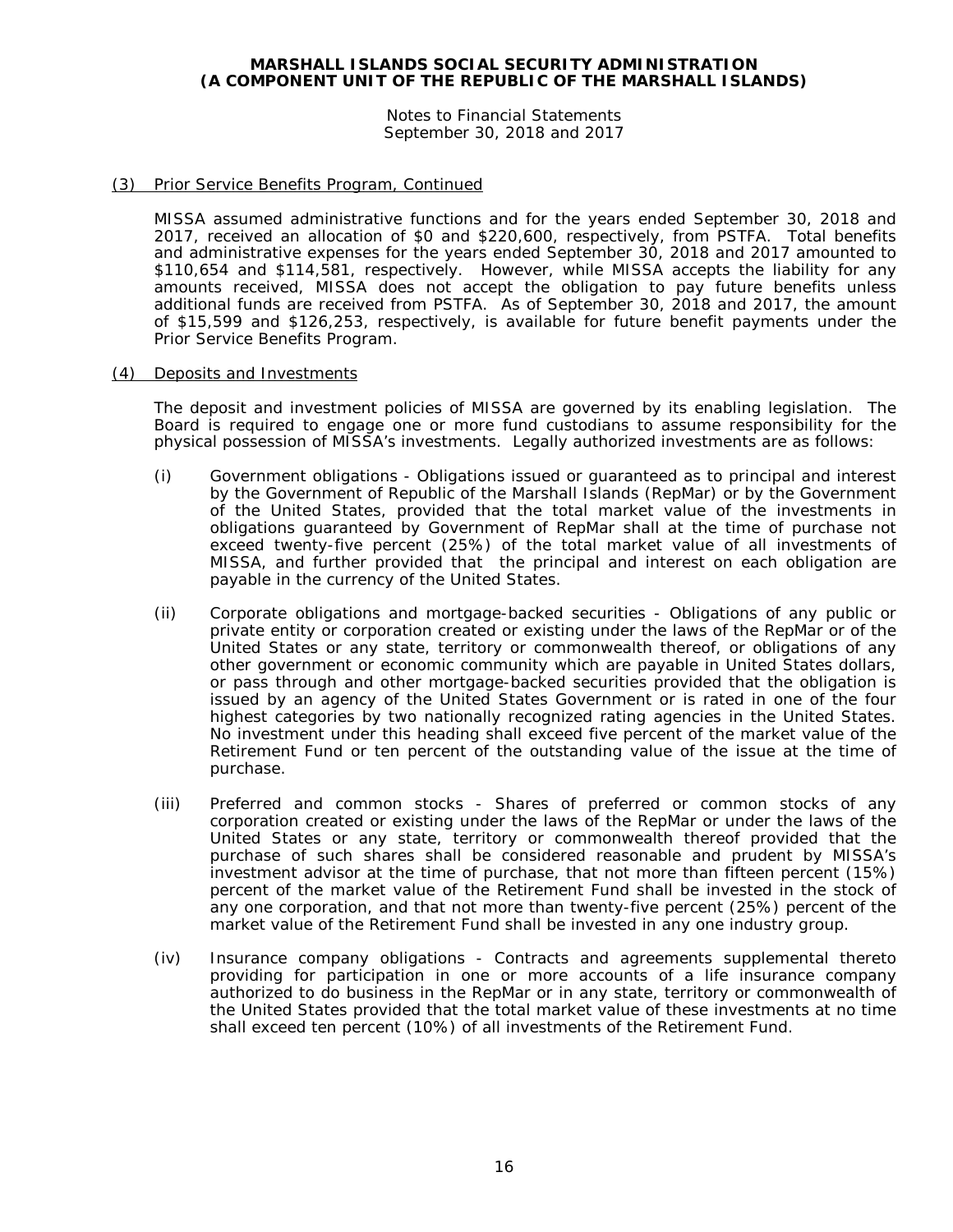Notes to Financial Statements September 30, 2018 and 2017

#### (4) Deposits and Investments, Continued

A. Deposits:

Custodial credit risk is the risk that in the event of a bank failure, MISSA's deposits may not be returned to it. Such deposits are not covered by depository insurance and are either uncollateralized or collateralized with securities held by the pledging financial institution or held by the pledging financial institution but not in the depositorgovernment's name. MISSA does not have a deposit policy for custodial credit risk.

As of September 30, 2018 and 2017, the carrying amount of MISSA's cash was \$3,615,309 and \$1,363,901, respectively, and the corresponding bank balances were \$3,853,283 and \$1,409,698, respectively. Of the bank balances, \$647,792 and \$1,336,692, respectively, were maintained in a financial institution subject to Federal Deposit Insurance Corporation (FDIC) insurance. The remaining amounts of \$3,205,491 and \$73,006, respectively, are maintained in a financial institution not subject to depository insurance. As of September 30, 2018 and 2017, bank deposits in the amount of \$250,000 were FDIC insured. MISSA does not require collateralization of its cash deposits; therefore, deposit levels in excess of FDIC insurance coverage are uncollateralized. Accordingly, these deposits are exposed to custodial credit risk.

B. Investments:

As of September 30, 2018 and 2017, investments in marketable securities are as follows:

|                                                                | 2018                                 | 2017                                |
|----------------------------------------------------------------|--------------------------------------|-------------------------------------|
| Mutual funds<br>Exchange Traded funds<br>Cash management funds | \$46,688,465<br>8,932,001<br>252.535 | \$46,275,398<br>7.229.987<br>76,368 |
|                                                                | \$55,873,001                         | \$53,581,753                        |

MISSA has the following recurring fair value measurements as of September 30, 2018 and 2017:

|                                         |                 | Fair Value Measurements Using |             |              |
|-----------------------------------------|-----------------|-------------------------------|-------------|--------------|
|                                         |                 | <b>Quoted Prices</b>          |             |              |
|                                         |                 | In Active                     | Significant |              |
|                                         |                 | Markets for                   | Other       | Significant  |
|                                         |                 | Identical                     | Observable  | Unobservable |
|                                         | September 30,   | Assets                        | Inputs      | Inputs       |
|                                         | 2018            | (Level 1)                     | (Level 2)   | (Level 3)    |
| Investments by fair value level:        |                 |                               |             |              |
| Exchange Traded funds                   | \$<br>8,932,001 | \$<br>8,932,001               | \$<br>٠     | \$           |
| Mutual funds                            | 46,688,465      | 46,688,465                    |             |              |
|                                         | 55,620,466      | 55.620.466                    |             |              |
| Investments measured at amortized cost: |                 |                               |             |              |
| Money market funds                      | 252,535         |                               |             |              |
|                                         | 55.873.001      |                               |             |              |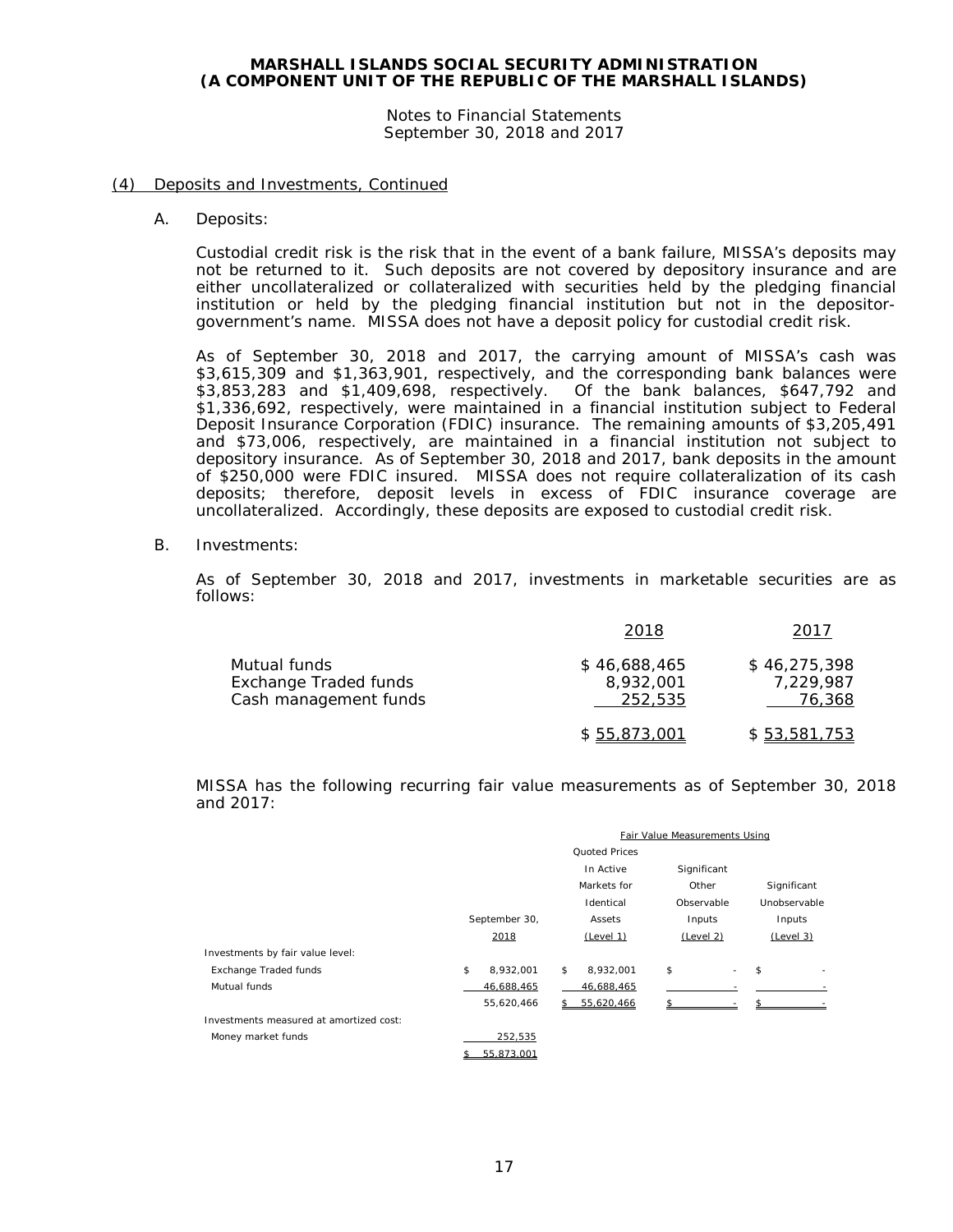Notes to Financial Statements September 30, 2018 and 2017

## (4) Deposits and Investments, Continued

## B. Investments, Continued

|                                         |                 |                      | Fair Value Measurements Using |            |              |
|-----------------------------------------|-----------------|----------------------|-------------------------------|------------|--------------|
|                                         |                 | <b>Ouoted Prices</b> |                               |            |              |
|                                         |                 | In Active            | Significant                   |            |              |
|                                         |                 | Markets for          |                               | Other      | Significant  |
|                                         |                 | Identical            |                               | Observable | Unobservable |
|                                         | September 30,   | Assets               |                               | Inputs     | Inputs       |
|                                         | 2017            | (Level 1)            |                               | (Level 2)  | (Level 3)    |
| Investments by fair value level:        |                 |                      |                               |            |              |
| Exchange Traded funds                   | \$<br>7,229,987 | \$<br>7,229,987      | \$                            | ٠          | \$           |
| Mutual funds                            | 46,275,398      | 46,275,398           |                               |            |              |
|                                         | 53,505,385      | \$53,505,385         |                               |            |              |
| Investments measured at amortized cost: |                 |                      |                               |            |              |
| Money market funds                      | 76,368          |                      |                               |            |              |
|                                         | 53.581.753      |                      |                               |            |              |

Additionally, MISSA owns 62,575 shares of common stock of Marshall Islands Holdings, Inc. (MIHI), which engages in all aspects of holding company activities in the RMI and which is the sole shareholder of Bank of Marshall Islands (BOMI). During the year ended September 30, 2018 MISSA sold 3,334 shares of common stock of MIHI at \$150/share.

MISSA also owns 41,469 shares of common stock of Marshall Islands Service Corporation (MISC), which is majority-owned by MIHI. During the year ended September 30, 2018, MISSA purchased 38,469 shares of common stock of MISC at \$13/share.

The investment in MIHI is accounted for on the equity method since the investment constitutes 37% and 38%, respectively, ownership share as of September 30, 2018 and 2017. At September 30, 2018 and 2017, MISSA's investment in MIHI amounted to \$17,395,014 and \$15,957,681, respectively. The investment in MISC is stated at NAV. At September 30, 2018 and 2017, MISSA's investment in MISC amounted to \$530,097 and \$30,000, respectively.

As of September 30, 2018 and 2017, MISSA maintained bank deposits with BOMI totaling \$3,205,491 and \$73,006, respectively. During the years ended September 30, 2018 and 2017, MISSA received cash dividend payments from MIHI of \$493,099 and \$459,963, respectively.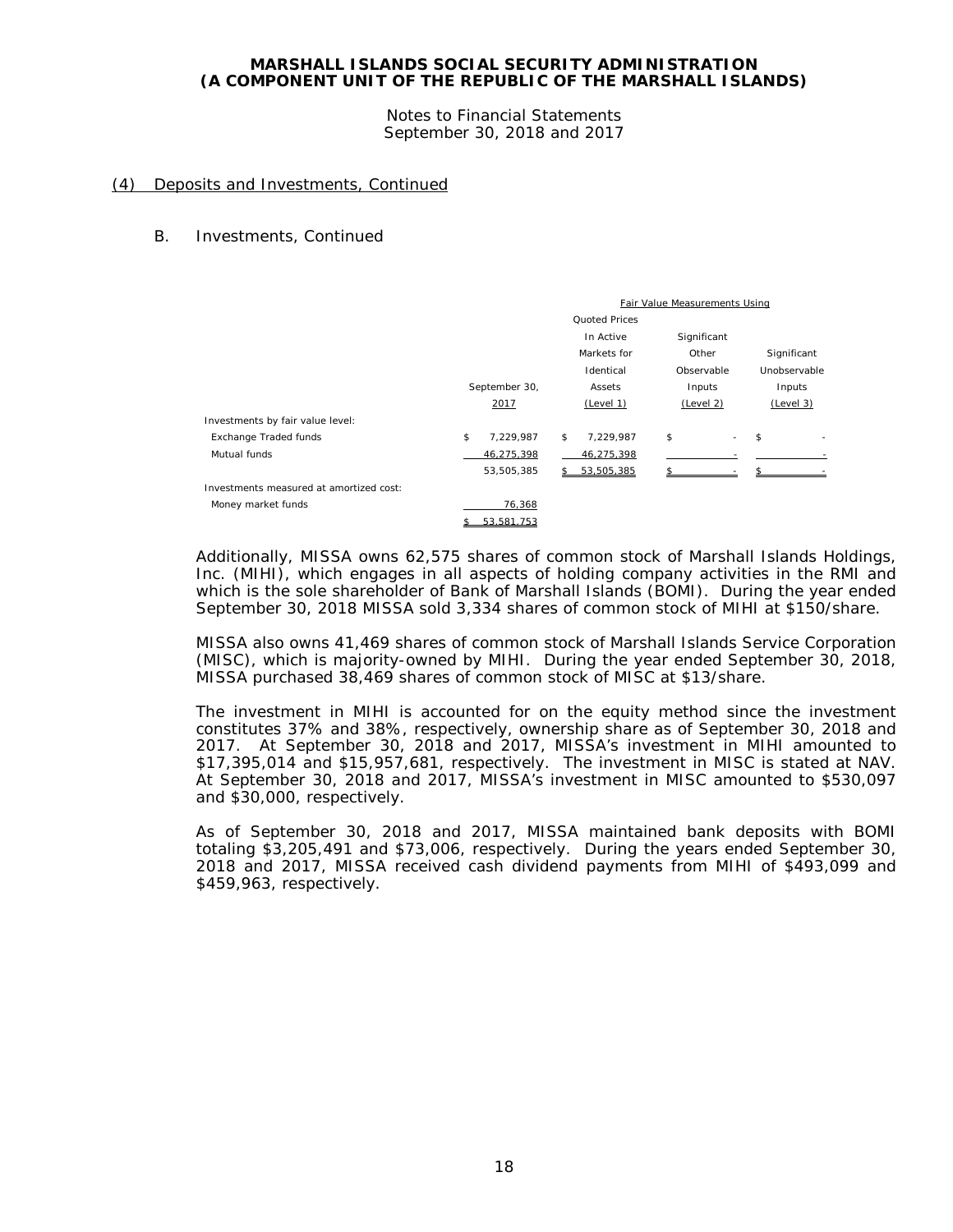Notes to Financial Statements September 30, 2018 and 2017

## (4) Deposits and Investments, Continued

B. Investments, Continued

During the years ended September 30, 2018 and 2017, the total net increase in fair value of investments included \$2,430,530 and \$1,889,541, respectively, of equity in the net earnings of MIHI.

A summarized financial information of MIHI is presented on the table below:

|                                                                              | As of the quarter<br>ended September 30,<br>2017 and for the<br>period from January<br>1, 2018 to September<br>30, 2018 (Unaudited) | As of and for the<br>year ended<br>December 31,<br>2017 (Audited) |
|------------------------------------------------------------------------------|-------------------------------------------------------------------------------------------------------------------------------------|-------------------------------------------------------------------|
| Total assets                                                                 | \$125,344,714                                                                                                                       | \$116,211,064                                                     |
| <b>Total liabilities</b>                                                     | $$ -73,194,162$                                                                                                                     | \$69,282,670                                                      |
| Equity:<br>Attributable to stockholders of MIHI<br>Noncontrolling interest   | <u>\$48,021,161</u><br>4,129,391                                                                                                    | <u>43,557,760</u><br>3,370,634                                    |
| Net income attributed to:<br>Stockholder of MIHI<br>Noncontrolling interests | 396,532                                                                                                                             | \$<br>5,571,751<br>\$<br>376.310                                  |

Credit risk for investments is the risk that an issuer or other counterparty to an investment will not fulfill its obligation. At September 30, 2018 and 2017, MISSA's investment portfolio did not include investments in debt securities. Accordingly, MISSA is not exposed to credit risk.

Custodial credit risk for investments is the risk that in the event of the failure of the counterparty to the transaction, MISSA will not be able to recover the value of investment or collateral securities that are in the possession of an outside party. MISSA's investments are held and administered by trustees. MISSA's custodian holds investment securities in MISSA's name. MISSA's custodian is not affiliated or related to investment brokers. Accordingly, these investments are not exposed to custodial credit risk.

Concentration of credit risk for investments is the risk of loss attributed to the magnitude of an entity's investment in a single issuer. GASB Statement No. 40 requires disclosure by issuer and amount of investments in any one issuer that represents five percent (5%) or more of total investments for MISSA. Investments issued or explicitly guaranteed by the U.S. government and investments in mutual funds, external investment pools, and other pooled investments are excluded from this requirement. There was no concentration of credit risk for investments as of September 30, 2018 and 2017.

Interest rate risk is the risk that changes in interest rates will adversely affect the fair value of debt instruments. MISSA does not have a formal investment policy that limits investment maturities as a means of managing its exposure to fair value losses arising from increasing interest rates. At September 30, 2018 and 2017, MISSA's investment portfolio did not include investments in debt securities. Accordingly, MISSA is not exposed to interest rate risk.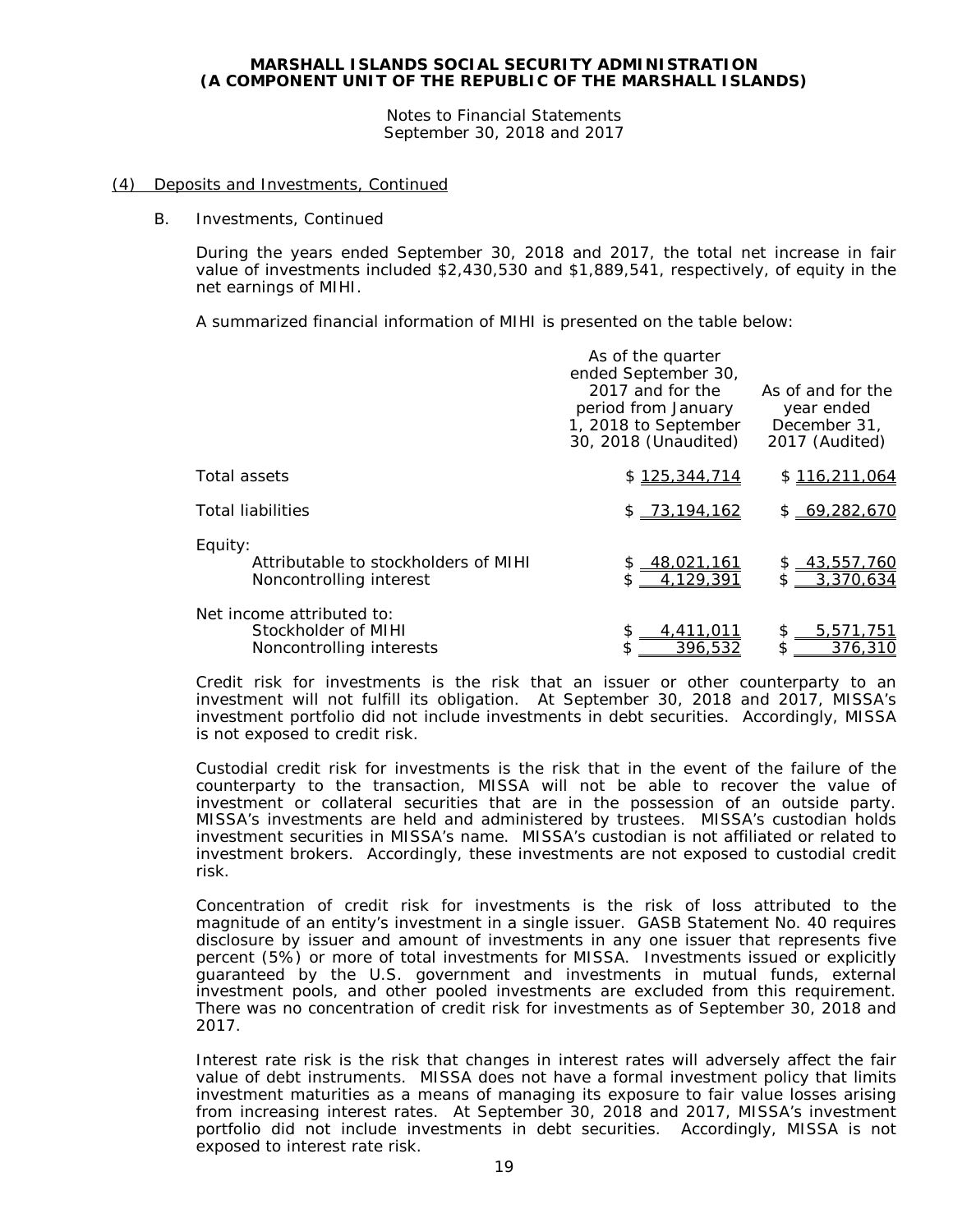Notes to Financial Statements September 30, 2018 and 2017

#### (5) Receivables

Receivables as of September 30, 2018 and 2017, including applicable allowances for doubtful accounts, are as follows:

|                                                    | 2018                                             | 2017                                          |
|----------------------------------------------------|--------------------------------------------------|-----------------------------------------------|
| Contributions<br>Court judgments<br>Notes<br>Other | \$5,021,500<br>4,281,005<br>1,038,252<br>179,046 | \$4,761,971<br>5,151,361<br>978,067<br>97,265 |
| Less allowance for doubtful accounts               | 10,519,803<br>(6,666,096)                        | 10,988,664<br>(7, 249, 098)                   |
|                                                    | \$3,853,707                                      | \$3,739,566                                   |

Court judgments receivable represents amounts due from employers for delinquent contributions that have been referred to attorneys for collection and have been adjudicated by the Court. These amounts are comprised of unpaid contributions together with penalties, interest, and attorney fees and are subject to interest of 9% per annum. Notes receivable represents amounts due from employers for delinquent contributions wherein the employer has entered into a promissory note agreement with MISSA with stipulated repayment terms and conditions, including interest of 12% per annum.

## (6) Related Party Transactions

As of September 30, 2018 and 2017, MISSA recorded amounts payable to the Marshall Islands Health Fund of \$1,913,506 and \$1,792,429, respectively, which represented unremitted basic health fund employee and employer contributions collected by MISSA at the respective year ends. Such is included in the statements of fiduciary net position as due to affiliate.

During the years ended September 30, 2018 and 2017, MISSA received an appropriation of \$2,976,000 and \$3,273,600, respectively, from RepMar's General Fund to subsidize monthly benefit payments as enacted by Public Law 2017-29.

## (7) Capital Assets

Capital asset activity for the years ended September 30, 2018 and 2017, is as follows:

|                                                                                                     | October 1,<br>2017                                 | Additions                              | Retirements         | September 30,<br>2018                                 |  |
|-----------------------------------------------------------------------------------------------------|----------------------------------------------------|----------------------------------------|---------------------|-------------------------------------------------------|--|
| Buildings and improvements<br>Computer equipment<br>Motor vehicles<br>Office equipment<br>Furniture | \$511.597<br>117,342<br>95,300<br>95,391<br>59,467 | 75,500<br>\$<br>32,912<br>2,982<br>185 | \$<br>(60, 917)     | 587,097<br>\$<br>89,337<br>95,300<br>98,373<br>59,652 |  |
| Less accumulated depreciation<br>and amortization                                                   | 879.097<br>(838,912)                               | 111,579<br>(31,705)                    | (60, 917)<br>60,917 | 929,759<br>(809, 700)                                 |  |
|                                                                                                     | 40,185                                             | 79,874<br>S                            | \$                  | 120.059<br>\$                                         |  |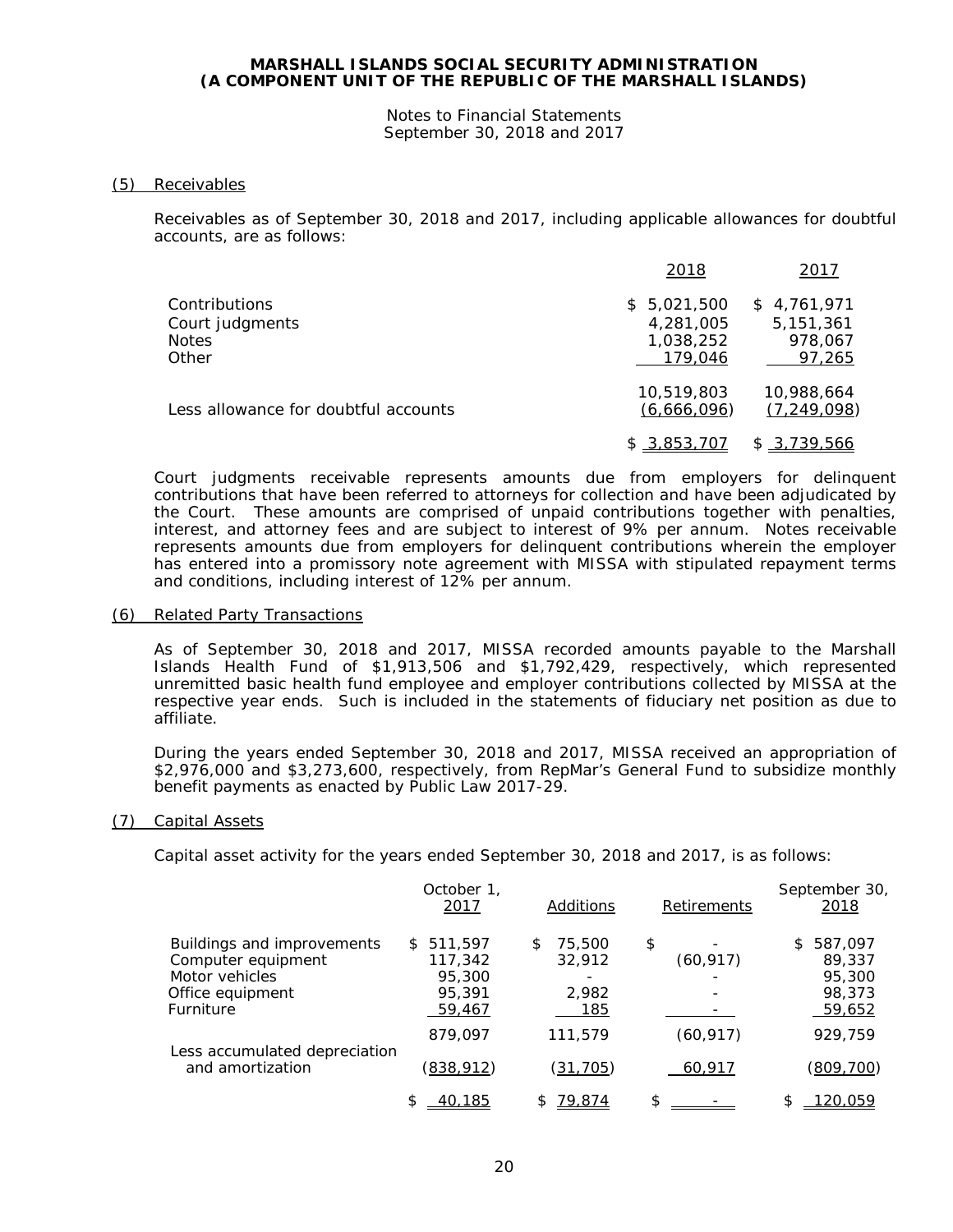Notes to Financial Statements September 30, 2018 and 2017

## (7) Capital Assets, Continued

|                                                                                                     | October 1,<br>2016<br>Additions                                    |                                                  | Retirements | September 30,<br>2017                              |  |
|-----------------------------------------------------------------------------------------------------|--------------------------------------------------------------------|--------------------------------------------------|-------------|----------------------------------------------------|--|
| Buildings and improvements<br>Computer equipment<br>Motor vehicles<br>Office equipment<br>Furniture | 511,597<br>$\mathbb{S}^-$<br>109,382<br>95,300<br>94.201<br>59,467 | \$<br>7,960<br>$\overline{\phantom{a}}$<br>1,190 | \$          | \$511,597<br>117,342<br>95,300<br>95,391<br>59,467 |  |
| Less accumulated depreciation<br>and amortization                                                   | 869.947<br>(804,835)                                               | 9.150<br>(34,077)                                |             | 879,097<br>(838,912)                               |  |
|                                                                                                     | 65.112                                                             | (24.927)                                         | \$          | 40.185                                             |  |

#### (8) Employee Retirement Plan

Effective March 31, 2017, MISSA implemented a defined contribution retirement savings plan (the Plan) for its employees who have completed at least 3 months of service. Plan participants may contribute up to 10% of their gross salaries, with MISSA paying 20% of the employees' share for those with two years of service, 40% for three years of service, 60% for four years of service, 80% for five years of service and 100% for six years of service or more. Withdrawal from the Plan occurs upon termination of employment, retirement at age 65, permanent disability or death. Plan assets are held in a trust fund administered by a trustee in accordance with the trust agreement. Management has the authority to establish or amend Plan provisions and contribution requirements. MISSA contributed \$24,892 and \$12,925 to Plan participant accounts during the years ended September 30, 2018 and 2017, respectively, and total plan assets were \$51,071 and \$28,377 as of September 30, 2018 and 2017, respectively.

#### (9) Contingencies

In September 2018, MISSA obtained an actuarial valuation of the Retirement Fund as of October 1, 2017. The valuation reported actuarial accrued liabilities and market value of assets for the Retirement Fund of \$415.16 million and \$72.72 million, respectively, as of October 1, 2017. The funded ratio of the Retirement Fund as of October 1, 2017 is 18%. As of September 30, 2018, MISSA recorded total fund equity of \$79,249,845 in the Retirement Fund, as funds available to fund future benefit obligations. These conditions indicate that MISSA may be unable to meet its future benefit obligations. The actuarial valuation report does not reflect all of the changes in the Social Security (Amendment) Act 2017. This law will lower the liability of MISSA and will increase the projected contribution to the plan.

MISSA is of the opinion that there are outstanding contributions due to the Retirement Fund; however, a reasonable estimate of this amount cannot be made due primarily to noncompliance by employers.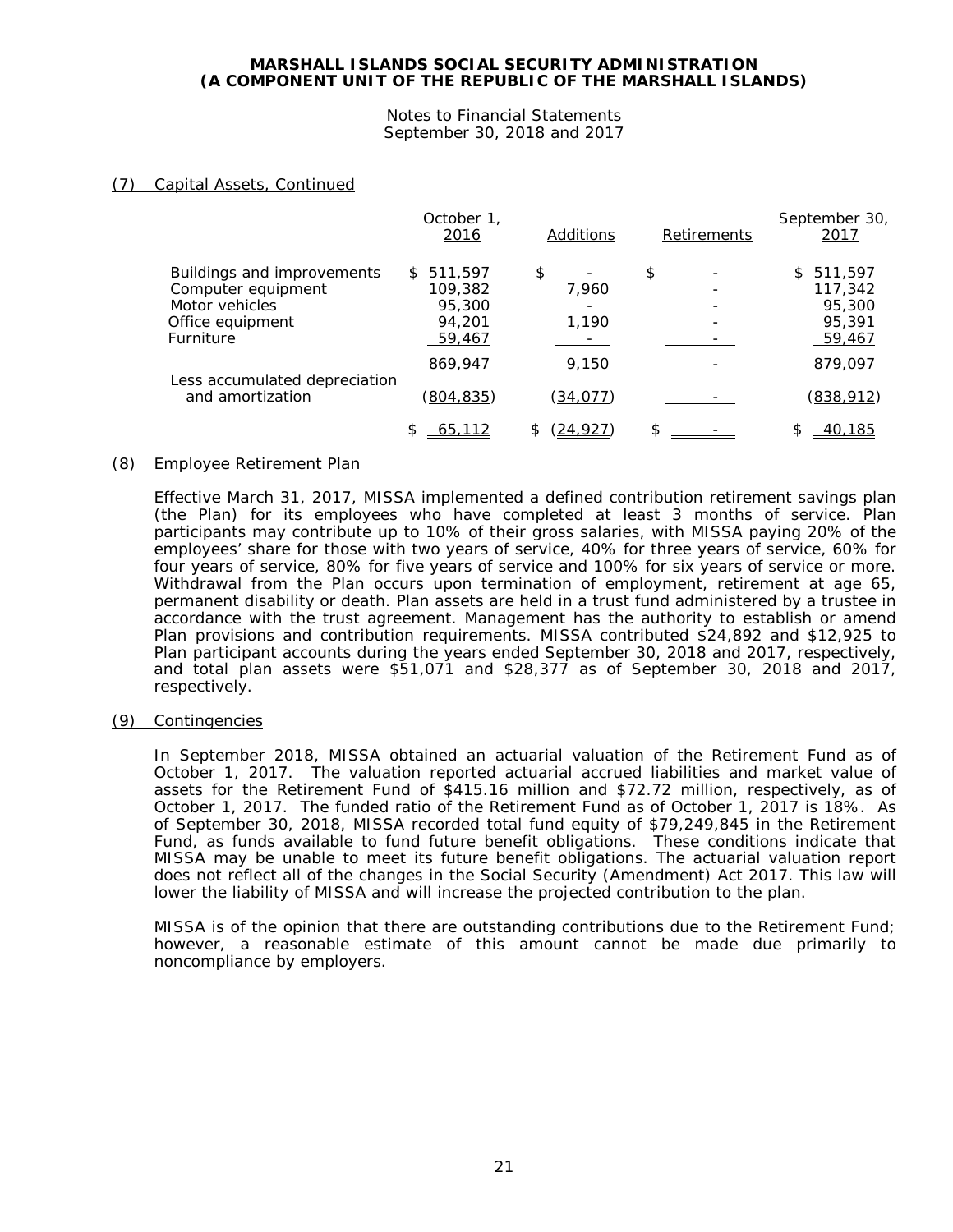Notes to Financial Statements September 30, 2018 and 2017

#### (10) Risk Management

MISSA is exposed to various risks of loss related to torts; theft of, damage to, and destruction of assets; errors and omissions; injuries to employees; and natural disasters. MISSA has elected to purchase commercial insurance from independent third parties for the risks of loss to which it is exposed. Settled claims resulting from these risks have not exceeded commercial insurance coverage in any of the past three fiscal years. MISSA is also exposed to investment risk. This risk is limited by diversification of the portfolio, establishment and monitoring of investment policies and guidelines, and monitoring of investment performance. In addition, investment consultants monitor MISSA's activities and advise the Board of Directors.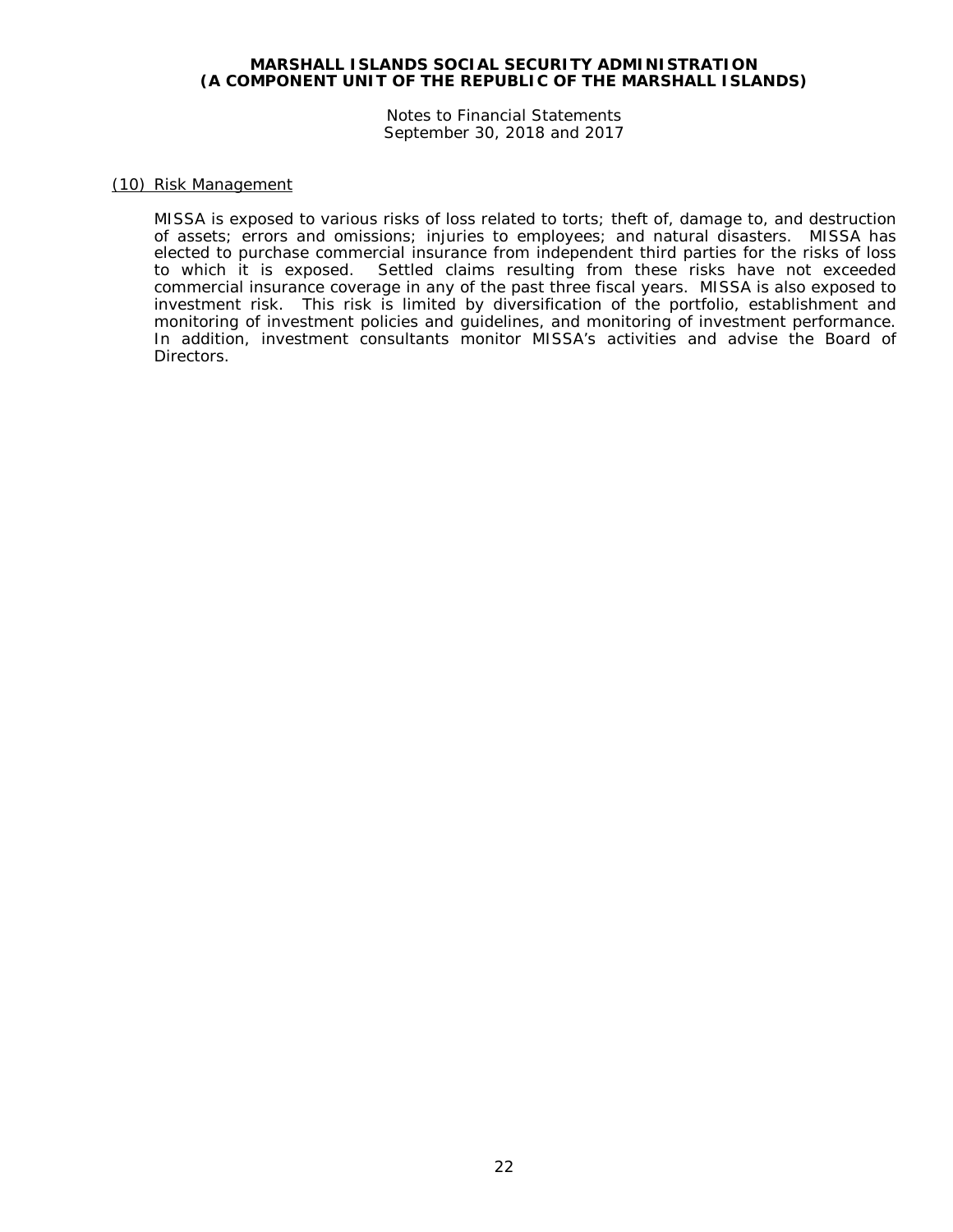# Combining Statement of Fiduciary Net Position September 30, 2018

|                                                                        | Retirement<br>Fund                  | Prior Service<br>Fund | <b>Total Before</b><br>Elimination  | Elimination | Total                               |
|------------------------------------------------------------------------|-------------------------------------|-----------------------|-------------------------------------|-------------|-------------------------------------|
| <b>ASSETS</b>                                                          |                                     |                       |                                     |             |                                     |
| Cash                                                                   | \$<br>3,558,872                     | 56,437<br>\$          | 3,615,309<br>\$                     | \$          | 3,615,309<br>\$                     |
| Receivables, net:<br>Contributions<br>Other                            | 2,918,010<br>972,525                | 600                   | 2,918,010<br>973,125                | (37,428)    | 2,918,010<br>935,697                |
| Total receivables, net                                                 | 3,890,535                           | 600                   | 3,891,135                           | (37, 428)   | 3,853,707                           |
| Investments:<br>Cash management<br><b>Stocks</b><br>Mutual funds       | 252,535<br>26,857,112<br>46,688,465 |                       | 252,535<br>26,857,112<br>46,688,465 |             | 252,535<br>26,857,112<br>46,688,465 |
| <b>Total investments</b>                                               | 73,798,112                          |                       | 73,798,112                          |             | 73,798,112                          |
| Capital assets, net                                                    | 120,059                             |                       | 120,059                             |             | 120,059                             |
| <b>Total assets</b>                                                    | 81,367,578                          | 57,037                | 81,424,615                          | (37, 428)   | 81,387,187                          |
| LIABILITIES                                                            |                                     |                       |                                     |             |                                     |
| Accounts payable<br>Other liabilities and accruals<br>Due to affiliate | 131,645<br>72,582<br>1,913,506      | 41,438                | 131,645<br>114,020<br>1,913,506     | (37, 428)   | 131,645<br>76,592<br>1,913,506      |
| <b>Total liabilities</b>                                               | 2,117,733                           | 41,438                | 2,159,171                           | (37, 428)   | 2,121,743                           |
| <b>NET POSITION</b>                                                    |                                     |                       |                                     |             |                                     |
| Held in trust for retirement, disability and<br>survivors' benefits    | 79,249,845<br>\$                    | 15,599<br>\$          | 79,265,444<br>\$                    | \$          | 79,265,444<br>\$                    |

See Accompanying Independent Auditors' Report.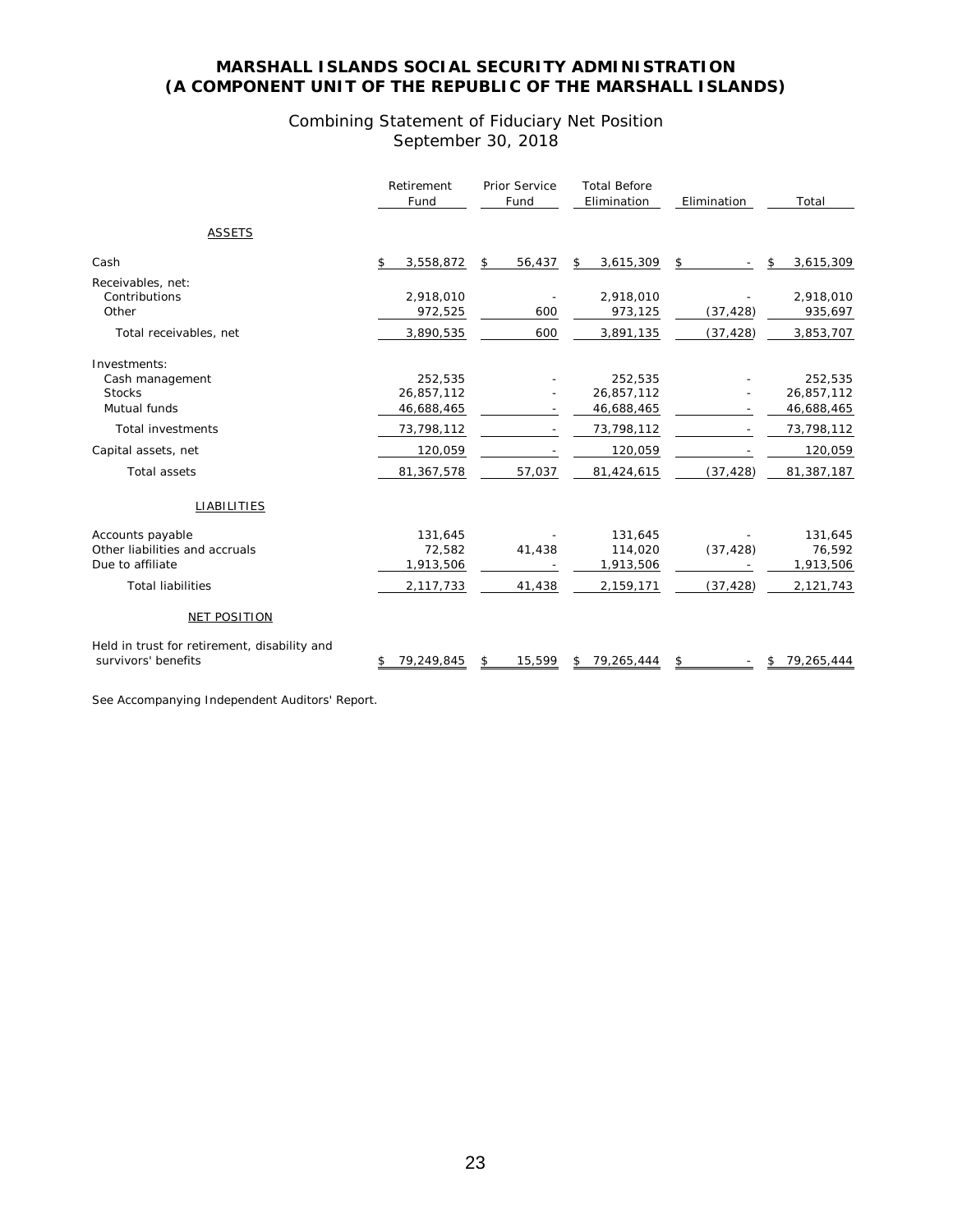# Combining Statement of Changes in Fiduciary Net Position Year Ended September 30, 2018

|                                                     | Retirement<br>Fund | Prior Service<br>Fund | <b>Total Before</b><br>Elimination | Elimination              | Total            |
|-----------------------------------------------------|--------------------|-----------------------|------------------------------------|--------------------------|------------------|
| Additions:<br>Contributions:                        |                    |                       |                                    |                          |                  |
| Private employees                                   | \$12,788,369       | \$                    | 12,788,369<br>\$                   | \$                       | 12,788,369<br>\$ |
| Government employees                                | 6,542,417          |                       | 6,542,417                          |                          | 6,542,417        |
| Penalties and interest                              | 1,088,728          |                       | 1,088,728                          |                          | 1,088,728        |
| <b>Total contributions</b>                          | 20,419,514         |                       | 20,419,514                         |                          | 20,419,514       |
| Less allowance for doubtful accounts                |                    |                       |                                    |                          |                  |
| Net contributions income                            | 20,419,514         |                       | 20,419,514                         | $\overline{\phantom{a}}$ | 20,419,514       |
| Investment income:                                  |                    |                       |                                    |                          |                  |
| Net change in the fair value of investments         | 3,100,446          |                       | 3,100,446                          |                          | 3,100,446        |
| <b>Dividends</b>                                    | 1,758,480          |                       | 1,758,480                          |                          | 1,758,480        |
| Interest                                            | 7,582              |                       | 7,582                              |                          | 7,582            |
| Total investment income<br>Less investment expense: | 4,866,508          |                       | 4,866,508                          |                          | 4,866,508        |
| Management and custodial fees                       | 136,555            |                       | 136,555                            |                          | 136,555          |
| Net investment income                               | 4,729,953          |                       | 4,729,953                          |                          | 4,729,953        |
| Other additions                                     | 245,414            |                       | 245,414                            | (18, 439)                | 226,975          |
| RepMar subsidy                                      | 2,976,000          |                       | 2,976,000                          |                          | 2,976,000        |
| <b>Total additions</b>                              | 28,370,881         |                       | 28,370,881                         | (18, 439)                | 28,352,442       |
| Deductions:                                         |                    |                       |                                    |                          |                  |
| Benefit payments:                                   |                    |                       |                                    |                          |                  |
| Retirement                                          | 12,750,800         | 31,436                | 12,782,236                         |                          | 12,782,236       |
| Survivors                                           | 6,959,075          | 60,781                | 7,019,856                          |                          | 7,019,856        |
| Disability                                          | 810,974            |                       | 810,974                            |                          | 810,974          |
| Lump sum                                            | 120,950            |                       | 120,950                            |                          | 120,950          |
| Total benefit payments                              | 20,641,799         | 92,217                | 20,734,016                         |                          | 20,734,016       |
| Administrative                                      | 1,067,565          | 18,437                | 1,086,002                          | (18, 439)                | 1,067,563        |
| <b>Total deductions</b>                             | 21,709,364         | 110,654               | 21,820,018                         | (18, 439)                | 21,801,579       |
| Change in net position                              | 6,661,517          | (110, 654)            | 6,550,863                          |                          | 6,550,863        |
| Net position at beginning of year                   | 72,588,328         | 126,253               | 72,714,581                         |                          | 72,714,581       |
| Net position at end of year                         | \$79,249,845       | 15,599<br>\$          | \$79,265,444                       | \$                       | \$79,265,444     |

See Accompanying Independent Auditors' Report.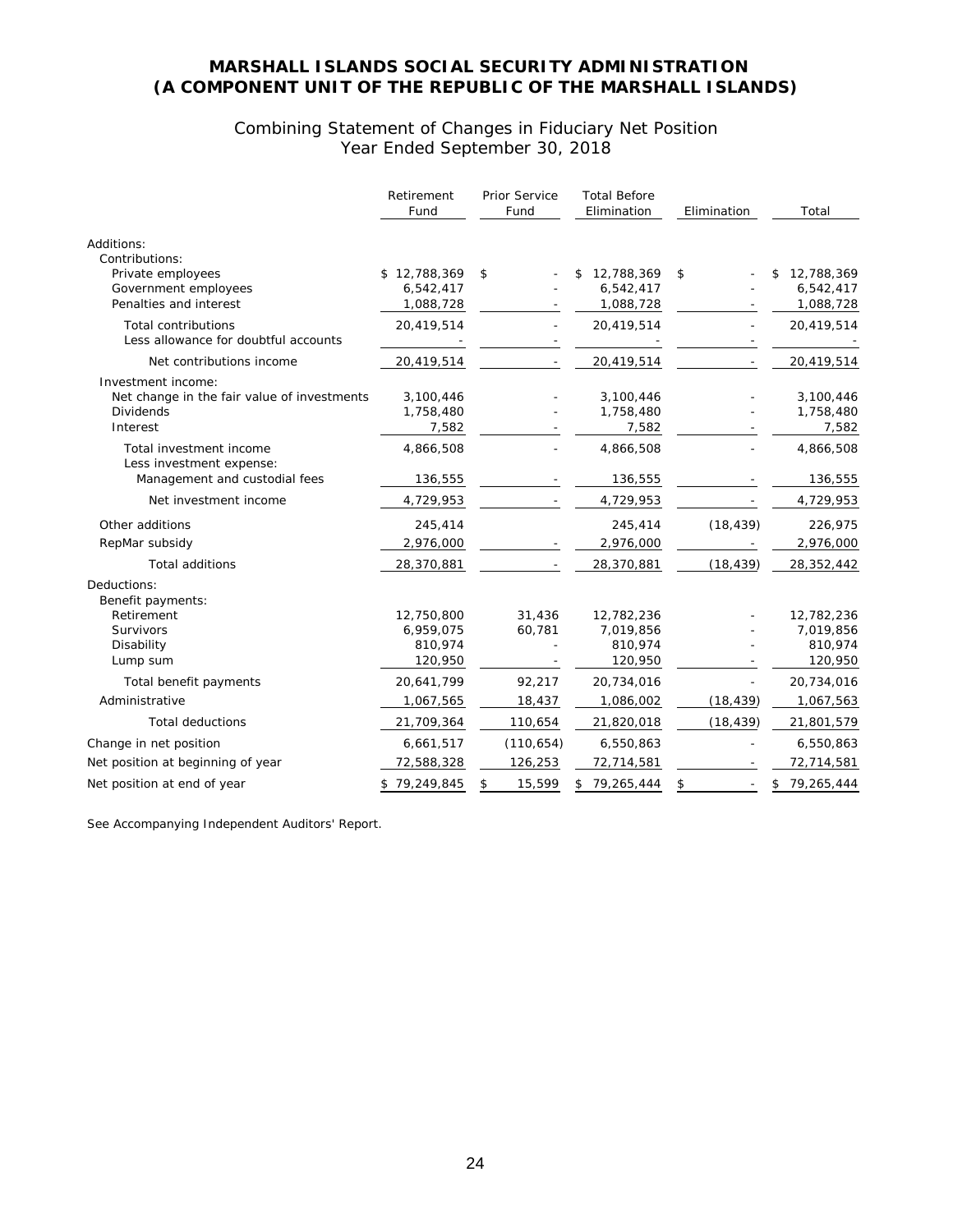

Deloitte & Touche LLP 361 South Marine Corps Drive Tamuning, GU 96913-3973 USA

Tel: +1 (671) 646-3884 Fax: +1 (671) 649-4265

www.deloitte.com

#### **INDEPENDENT AUDITORS' REPORT ON INTERNAL CONTROL OVER FINANCIAL REPORTING AND ON COMPLIANCE AND OTHER MATTERS BASED ON AN AUDIT OF FINANCIAL STATEMENTS PERFORMED IN ACCORDANCE WITH**  *GOVERNMENT AUDITING STANDARDS*

Board of Directors Marshall Islands Social Security Administration:

We have audited, in accordance with the auditing standards generally accepted in the United States of America and the standards applicable to financial audits contained in *Government Auditing Standards* issued by the Comptroller General of the United States, the financial statements of the Marshall Islands Social Security Administration (MISSA), which comprise the statement of fiduciary net position as of September 30, 2018, and the related statement of changes in fiduciary net position for the year then ended, and the related notes to the financial statements, and have issued our report thereon dated January 21, 2019.

## **Internal Control Over Financial Reporting**

In planning and performing our audit of the financial statements, we considered MISSA's internal control over financial reporting (internal control) to determine the audit procedures that are appropriate in the circumstances for the purpose of expressing our opinion on the financial statements, but not for the purpose of expressing an opinion on the effectiveness of MISSA's internal control. Accordingly, we do not express an opinion on the effectiveness of MISSA's internal control.

A *deficiency in internal control* exists when the design or operation of a control does not allow management or employees, in the normal course of performing their assigned functions, to prevent, or detect and correct, misstatements on a timely basis. A *material weakness* is a deficiency, or a combination of deficiencies, in internal control, such that there is a reasonable possibility that a material misstatement of the entity's financial statements will not be prevented, or detected and corrected on a timely basis.

Our consideration of internal control was for the limited purpose described in the first paragraph of this section and was not designed to identify all deficiencies in internal control that might be material weaknesses or significant deficiencies. Given these limitations, during our audit we did not identify any deficiencies in internal control that we consider to be material weaknesses. However, material weaknesses may exist that have not been identified.

## **Compliance and Other Matters**

As part of obtaining reasonable assurance about whether MISSA's financial statements are free from material misstatement, we performed tests of its compliance with certain provisions of laws, regulations, contracts, and grant agreements, noncompliance with which could have a direct and material effect on the determination of financial statement amounts. However, providing an opinion on compliance with those provisions was not an objective of our audit, and accordingly, we do not express such an opinion. The results of our tests disclosed no instances of noncompliance or other matters that are required to be reported under *Government Auditing Standards*.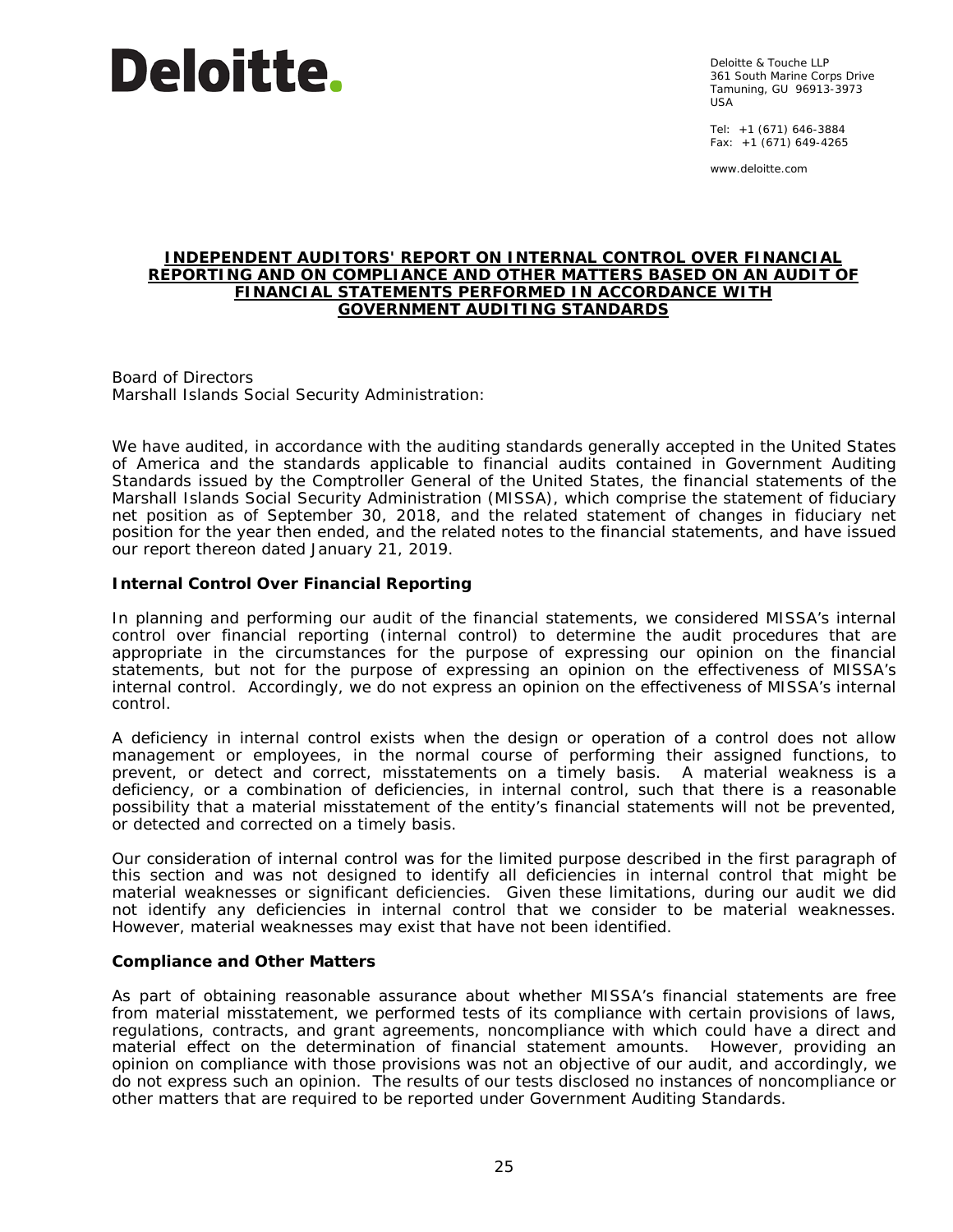

# **Purpose of this Report**

The purpose of this report is solely to describe the scope of our testing of internal control and compliance and the results of that testing, and not to provide an opinion on the effectiveness of the entity's internal control or on compliance. This report is an integral part of an audit performed in accordance with *Government Auditing Standards* in considering the entity's internal control and compliance. Accordingly, this communication is not suitable for any other purpose.

eloite Nachell

January 21, 2019